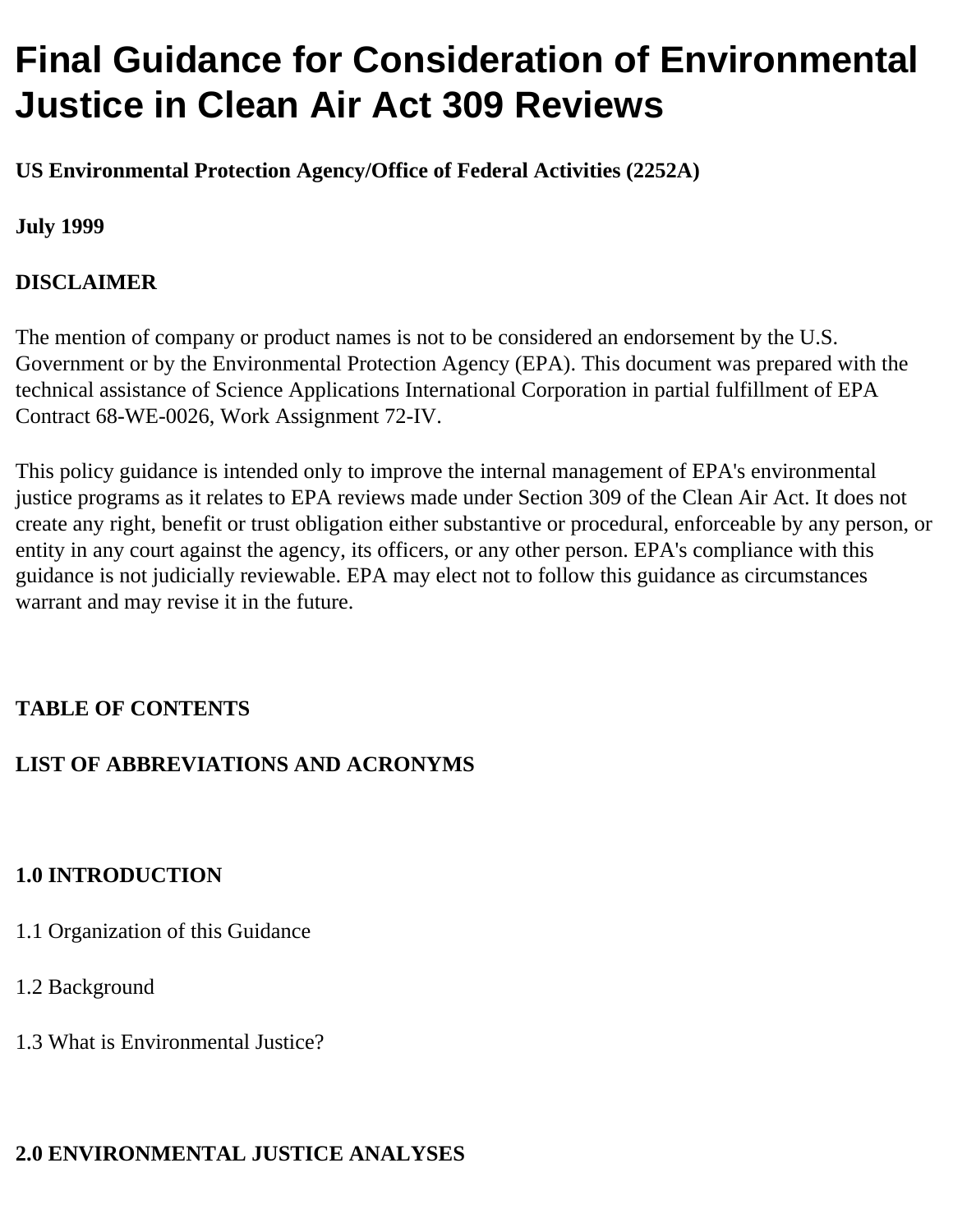- 2.1 EPA Responsibilities Under Section 309 of the Clean Air Act
- 2.2 Pre-Review Activities
- 2.3 Review of Draft Environmental Impact Statements
- 2.3.1 Public Participation
- 2.3.2 Determining the Affected Environment
- 2.3.3 Analysis
- 2.3.4 Alternatives
- 2.3.5 Mitigation
- 2.4 Rating System
- 2.4.1 Rating the Environmental Impact
- 2.4.2 Rating the Adequacy of the Impact Statement
- 2.4.3 Review of and Nature of Comments to the Final EIS
- 2.5 Referral to CEQ

## **3.0 ISSUES AND QUESTIONS IN ENVIRONMENTAL JUSTICE ANALYSES**

- No. 1 Identification of Minority Populations
- No. 2 Identification of Low-Income Populations
- No. 3 Identification of Potential Impacts
- No. 4 Public Involvement
- No. 5 Disproportionately High and Adverse Impacts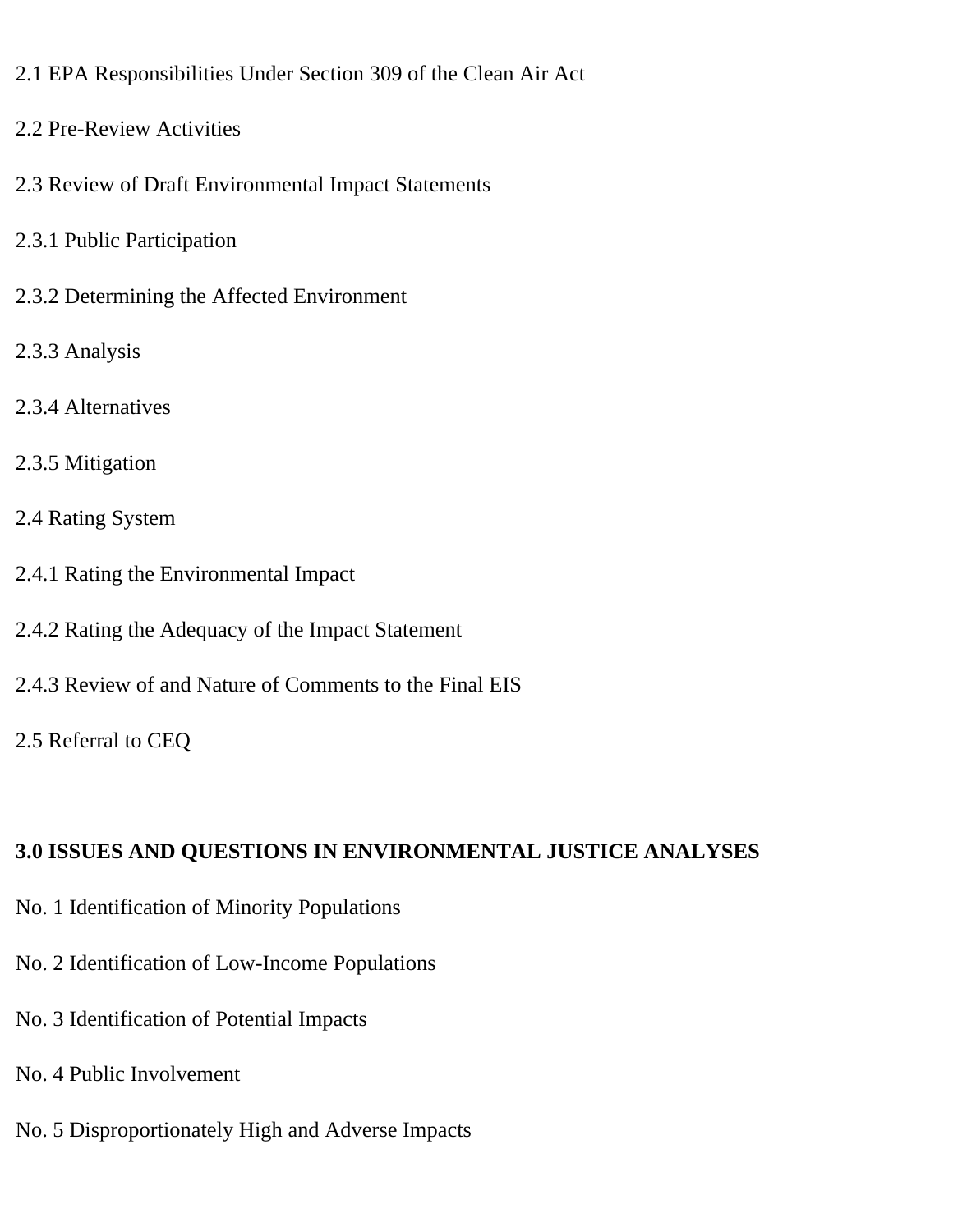- No. 6 Mitigation of Disproportionately High and Adverse Impacts
- No. 7 Nature of Comments on the Draft EIS
- No. 8 Nature of Comments on the Final EIS

#### **LIST OF TABLES**

- TABLE 1: Principles for Considering Environmental Justice under NEPA
- TABLE 2: Authorities, Polices and Guidance Relevant to Environmental Justice

#### **LIST OF APPENDICES**

APPENDIX A: AUTHORITIES, POLICIES AND GUIDANCE APPENDIX B: LIST OF ENVIRONMENTAL JUSTICE CONTACTS APPENDIX C: REFERENCES / BIBLIOGRAPHY

#### **LIST OF ABBREVIATIONS AND ACRONYMS**

- BLM: Bureau of Land Management
- CAA: Clean Air Act
- CEQ: Council on Environmental Quality
- CFR: Code of Federal Regulations
- DEIS: Draft Environmental Impact Statement
- DOC: U.S. Department of Commerce
- DOE: U.S. Department of Energy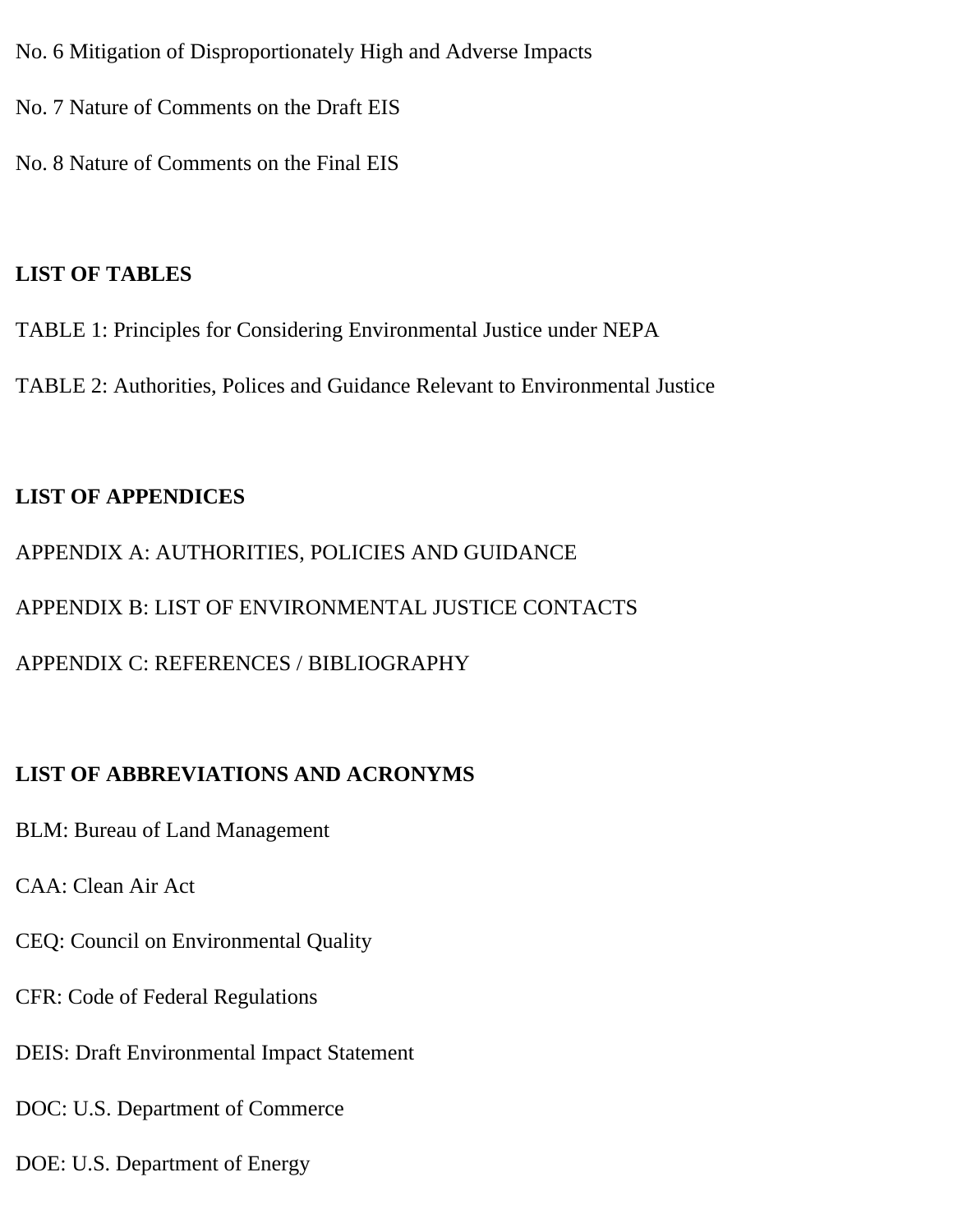- DOD: U.S. Department of Defense
- DOI: U.S. Department of Interior
- DOJ: U.S. Department of Justice
- DOL: U.S. Department of Labor
- DOT: U.S. Department of Transportation
- EIS: Environmental Impact Statement
- EJ: Environmental Justice
- EO: Executive Order 12898
- EPA: U.S. Environmental Protection Agency
- EU: Environmentally Unsatisfactory
- FEIS: Final Environmental Impact Statement
- FEMA: Federal Emergency Management Agency
- FERC: Federal Energy Regulatory Commission
- FHWA: Federal Highway Administration
- GIS: Geographic Information System
- HHS: U.S. Department of Health and Human Services
- HUD: U.S. Department of Housing and Urban Development
- IWG: Interagency Working Group
- NASA: National Aeronautics and Space Administration
- NEPA: National Environmental Policy Act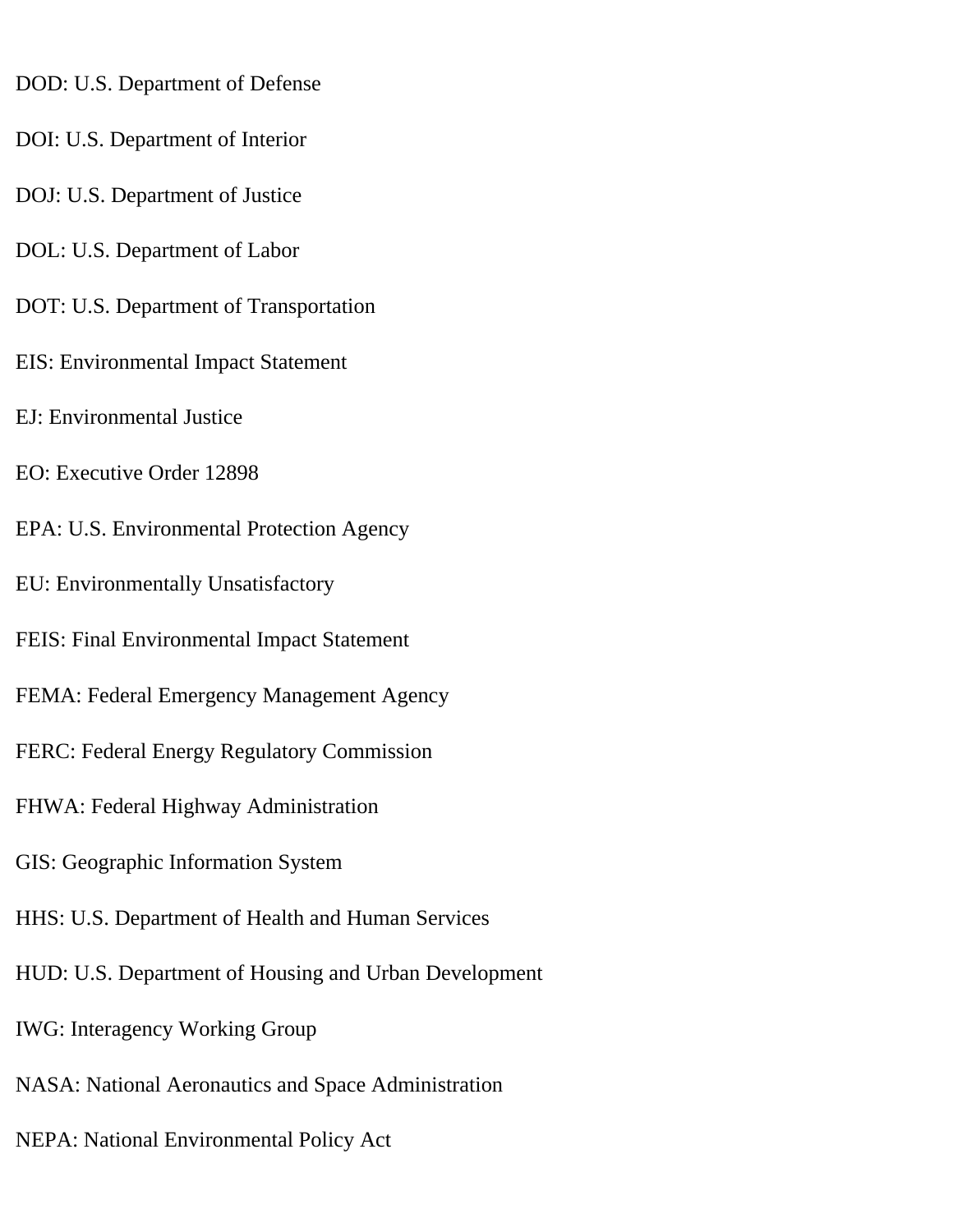NMFS: National Marine Fisheries Service

NRC: Nuclear Regulatory Commission

NSC: National Security Council

OA: U.S. Environmental Protection Agency - Office of the Administrator

OAR: U.S. Environmental Protection Agency - Office of Air and Radiation

OCEMR: U.S. Environmental Protection Agency - Office of Communication, Education and Media Relations

OCIR: Office of Congressional and Intergovernmental Relations

OCR: U.S. Environmental Protection Agency - Office of Civil Rights

OECA: U.S. Environmental Protection Agency - Office of Enforcement and Compliance Assurance

OEJ: U.S. Environmental Protection Agency - Office of Environmental Justice

OFA: U.S. Environmental Protection Agency - Office of Federal Activities

OGC: U.S. Environmental Protection Agency - Office of General Counsel

OMB: Office of Management and Budget

OP: U.S. Environmental Protection Agency - Office of Policy

OPPTS: U.S. Environmental Protection Agency - Office of Prevention, Pesticides and Toxic Substances

ORD: U.S. Environmental Protection Agency - Office of Research and Development

OSTP: Office of Science and Technology Policy

OSWER: U.S. Environmental Protection Agency - Office of Solid Waste and Emergency Response

OW: U.S. Environmental Protection Agency - Office of Water

ROD: Record of Decision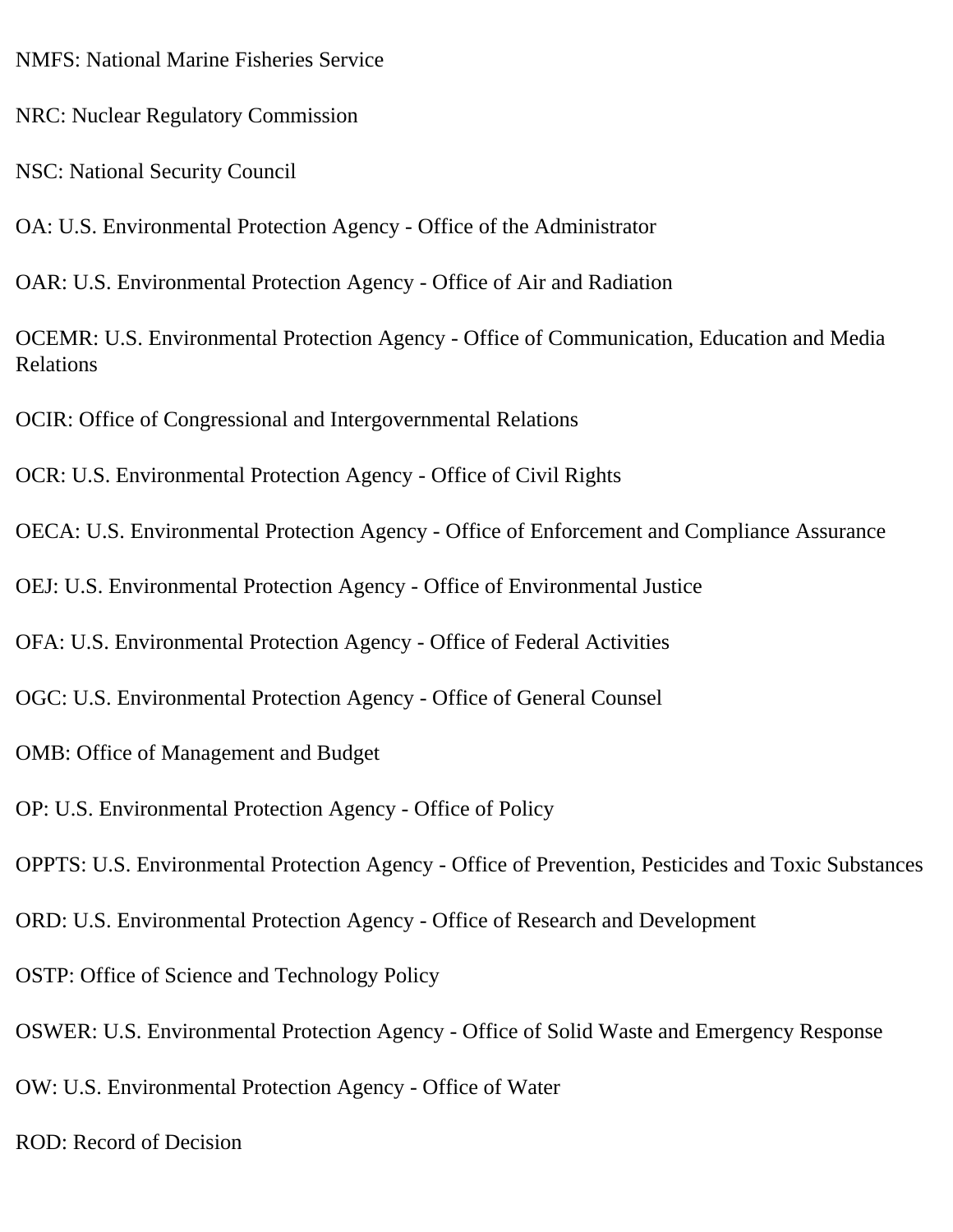SEIS: Supplemental Environmental Impact Statement

SIA: Social Impact Analysis

TRI: Toxic Release Inventory

U.S.C.: United States Code

USDA: U.S. Department of Agriculture

USFS: U.S. Forest Service

## **1.0 INTRODUCTION**

This document is intended only for use by Environmental Protection Agency (EPA) reviewers. It provides guidance on reviewing and commenting on other federal agencies National Environmental Policy Act (NEPA) documents to help ensure that environmental effects on minority communities and low-income communities have been fully analyzed. **It should be read in conjunction with EPA's**  *Policy and Procedures for the Review of Federal Actions Impacting the Environment* **and the Council on Environmental Quality's (CEQ)** *Guidance for Considering Environmental Justice under the National Environmental Policy Act* **(hereafter, CEQ's** *EJ NEPA Guidance***).** It is also suggested that the reader be familiar with *Guidance for Incorporating Environmental Justice Concerns in EPA's NEPA Compliance Analyses, April 1998* ( hereafter, EPA's *EJ NEPA Guidance*), which highlights ways in which EPA-prepared NEPA documentation identifies and addresses environmental justice concerns.

## **1.1 Organization of this Guidance**

**Chapter 1** provides background information and the rationale for development of this guidance. **Chapter 2** gives an overview of environmental justice considerations to be addressed at each stage of the EPA Section 309 review process. **Chapter 3** presents suggested solutions to difficult issues that the EPA Section 309 reviewer may face. Lastly, the **Appendices** contain respectively: A) a discussion of the authorities, policies and existing guidance pertaining to environmental justice; B) a list of environmental justice contacts; and C) references and bibliography.

## **1.2 Background**

Since the early 1970s, there has been increasing concern over disproportionate environmental and human health impacts on minority populations and low-income populations. To address this concern, President Clinton issued Executive Order 12898 on February 11, 1994, *Federal Actions to Address Environmental*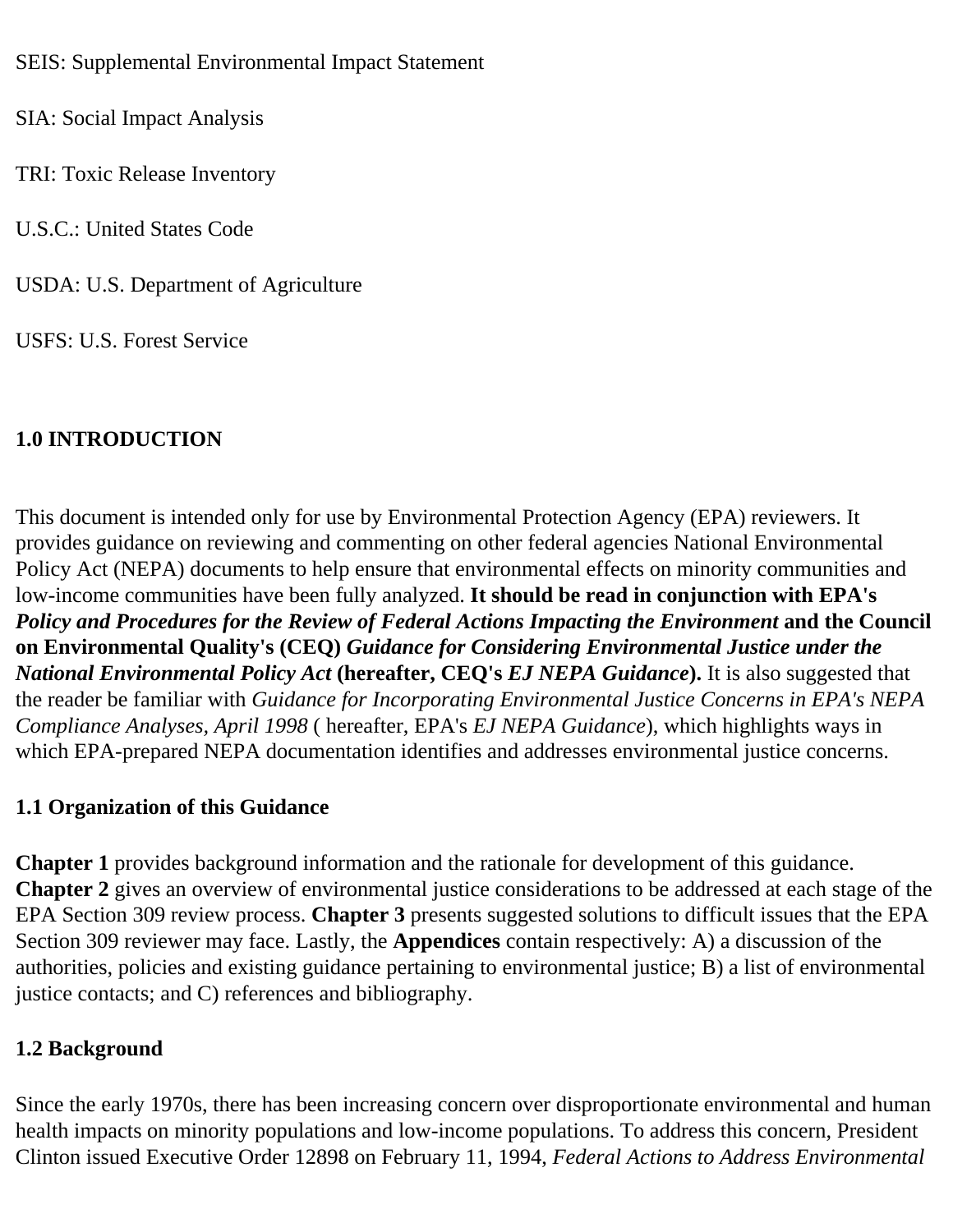*Justice in Minority Populations and Low-Income Populations* (hereafter, EO). The EO directs each federal agency "to make achieving environmental justice part of its mission by identifying and addressing, as appropriate, disproportionately high and adverse human health or environmental effects of its programs, policies, and activities on minority populations and low-income populations." A Presidential Memorandum accompanying the EO directs federal agencies to analyze "the environmental effects, including human health, economic and social effects, of Federal actions, including effects on minority communities and low-income communities, when such analysis is required by the National Environmental Policy Act of 1969 (NEPA)."

The Presidential Memorandum states that the EPA "shall ensure that the involved agency has fully analyzed environmental effects on minority communities and low-income communities, including human health, social, and economic effects."

### **1.3 What is Environmental Justice?**

The impetus behind environmental justice is to ensure that all communities, including minority communities and low-income communities, live in a safe and healthful environment. Since the late 1980s, various definitions of environmental justice have developed. The Environmental Protection Agency Office of Environmental Justice defines this as:

*"The fair treatment and meaningful involvement of all people regardless of race, color, national origin, or income with respect to the development, implementation and enforcement of environmental laws, regulations and policies. Fair treatment means that no group of people, including racial, ethnic, or socioeconomic group should bear a disproportionate share of the negative environmental consequences resulting from industrial, municipal, and commercial operations or the execution of federal, state, local, and tribal programs and policies ."* 

Under the EO, the Interagency Working Group (IWG), composed of representatives from 17 Federal agencies, developed guidance on key terms that are central to understanding environmental justice and how disproportionately high and adverse impacts may be identified [see Appendix to the CEQ *EJ NEPA Guidance*]. Defined are such terms as minority, minority population, low-income population, disproportionately high and adverse human health effects, and disproportionately high and adverse environmental effects. Understanding these terms will help the EPA reviewer in applying this EPA guidance on Section 309 reviews.

## **2.0 ENVIRONMENTAL JUSTICE ANALYSES**

The CEQ *EJ NEPA Guidance* presents a discussion on general principles for considering environmental justice under NEPA. It states in part:

Environmental justice issues may arise at any step of the NEPA process and agencies should consider these issues at each and every step of the process, as appropriate. Environmental justice issues encompass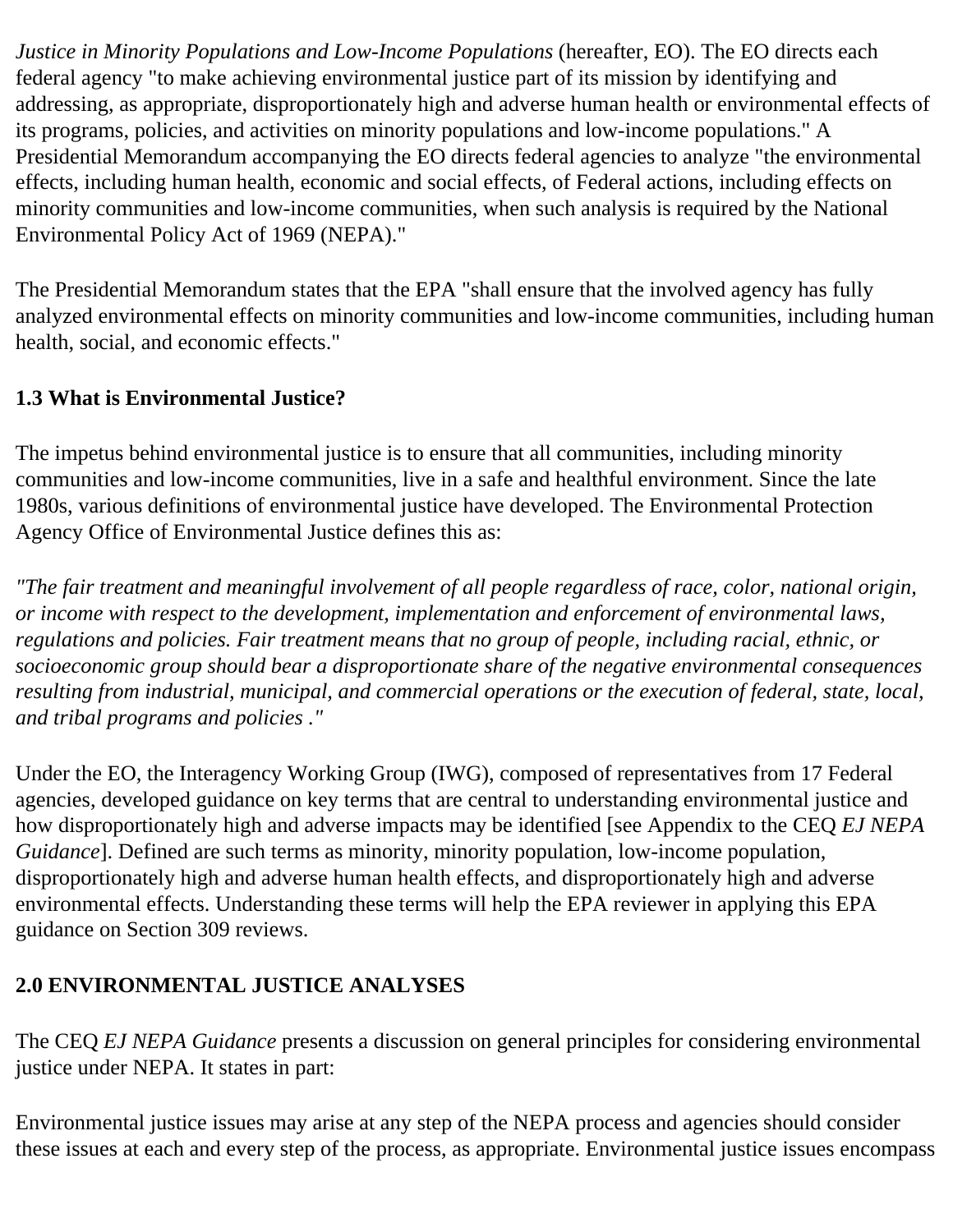a broad range of impacts covered by NEPA, including impacts on the natural or physical environment and interrelated social, cultural and economic effects.*(1)* In preparing an EIS or an EA, agencies must consider both impacts on the natural or physical environment and related social, cultural, and economic impacts.*(2)* Environmental justice concerns may arise from impacts on the natural and physical environment, such as human health or ecological impacts on minority populations, low-income populations, and Indian tribes, or from related social or economic impacts.

Table 1 lists six general principles included in CEQ's *EJ NEPA Guidance* for identifying and addressing environmental justice under NEPA.

## **Table 1. Principles For Considering Environmental Justice Under NEPA**

#### **PRINCIPLES FOR CONSIDERING ENVIRONMENTAL JUSTICE UNDER NEPA**

Recognize that the question of whether agency action raises environmental justice issues is highly sensitive to the history or circumstances of a particular community or population, the particular type of environmental or human health impact, and the nature of the proposed action itself. There is not a standard formula for how environmental justice issues should be identified or addressed. However, the following six principles provide general guidance.

| <b>AREA COMPOSITION</b> | Consider the composition of the affected area to determine<br>whether minority populations, low-income populations, or<br>Indian tribes are present in the area affected by the proposed<br>action, and, if so, whether there may be disproportionately<br>high and adverse human health or environmental effects on<br>minority populations, low-income populations, or Indian<br>tribes.                                                                                                                                                                                                                                                                                                                                         |
|-------------------------|------------------------------------------------------------------------------------------------------------------------------------------------------------------------------------------------------------------------------------------------------------------------------------------------------------------------------------------------------------------------------------------------------------------------------------------------------------------------------------------------------------------------------------------------------------------------------------------------------------------------------------------------------------------------------------------------------------------------------------|
| DATA                    | Consider relevant public health data and industry data<br>concerning the potential for multiple or cumulative exposure<br>to human health or environmental hazards in the affected<br>population and historical patterns of exposure to<br>environmental hazards, to the extent such information is<br>reasonably available. For example, data may suggest there are<br>disproportionately high and adverse human health or<br>environmental effects on a minority population, low-income<br>population, or Indian tribe from the agency action. Also<br>consider these multiple, or cumulative effects, even if certain<br>effects are not within the control or subject to the discretion of<br>the agency proposing the action. |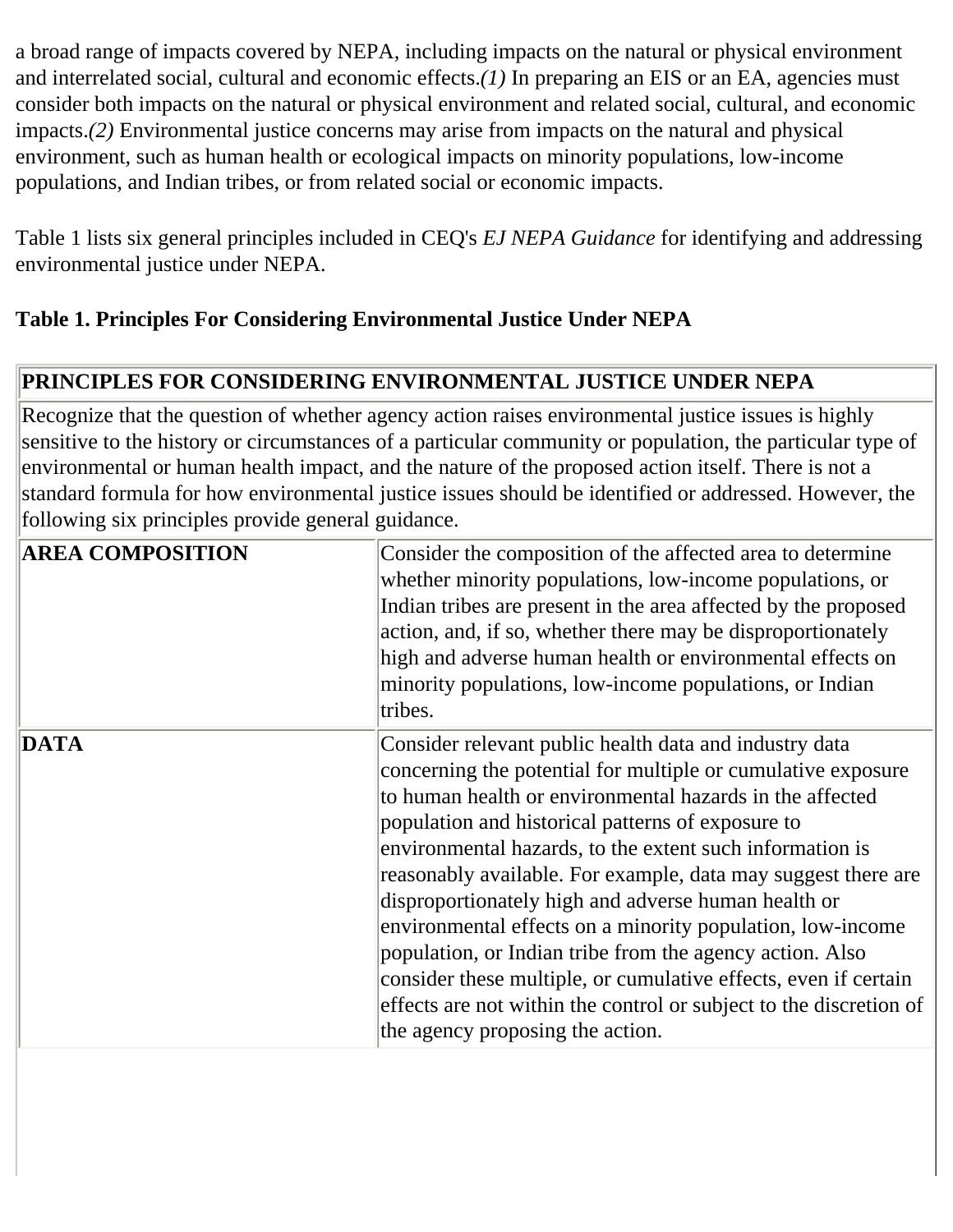| <b>INTERRELATED FACTORS</b>  | Recognize the interrelated cultural, social, occupational,<br>historical, or economic factors that may amplify the natural<br>and physical environmental effects of the proposed agency<br>action. These factors should include the physical sensitivity of<br>the community or population to particular impacts; the effect                                                         |
|------------------------------|--------------------------------------------------------------------------------------------------------------------------------------------------------------------------------------------------------------------------------------------------------------------------------------------------------------------------------------------------------------------------------------|
|                              | of any disruption on the community structure associated with<br>the proposed action; and the nature and degree of impact on<br>the physical and social structure of the community.                                                                                                                                                                                                   |
| PUBLIC PARTICIPATION         | Develop effective public participation strategies. As<br>appropriate, acknowledge and seek to overcome linguistic,<br>cultural, institutional, geographic, and other barriers to<br>meaningful participation, and incorporate active outreach to<br>affected groups.                                                                                                                 |
|                              | <b>COMMUNITY REPRESENTATION</b> Assure meaningful community representation in the process.<br>Be aware of the diverse constituencies within any particular<br>community when they seek community representation.<br>Endeavor to have complete representation of the community as<br>a whole and encourage community participation as early as<br>possible if it is to be meaningful. |
| <b>TRIBAL REPRESENTATION</b> | Seek tribal representation in the process in a manner that is<br>consistent with the government-to-government relationship<br>between the United States and tribal governments, the federal<br>government's trust responsibility to federally-recognized<br>tribes, and any treaty rights.                                                                                           |

In addition to these general principles, CEQ's *EJ NEPA Guidance* notes the following:

The Executive Order does not change the prevailing legal thresholds and statutory interpretations under NEPA and existing case law. For example, for an EIS to be required, there must be a sufficient impact on the physical or natural environment to be "significant" within the meaning of NEPA. Agency consideration of impacts on low-income populations, minority populations, or Indian tribes may lead to the identification of disproportionately high and adverse human health or environmental effects that are significant and that otherwise would be overlooked.*(3)* 

Under NEPA, the identification of a disproportionately high and adverse human health or environmental effect on a low-income population, minority population, or Indian tribe does not preclude a proposed agency action from going forward, nor does it necessarily compel a conclusion that a proposed action is environmentally unsatisfactory. Rather, the identification of such an effect should heighten agency attention to alternatives (including alternative sites), mitigation strategies, monitoring needs, and preferences expressed by the affected community or population.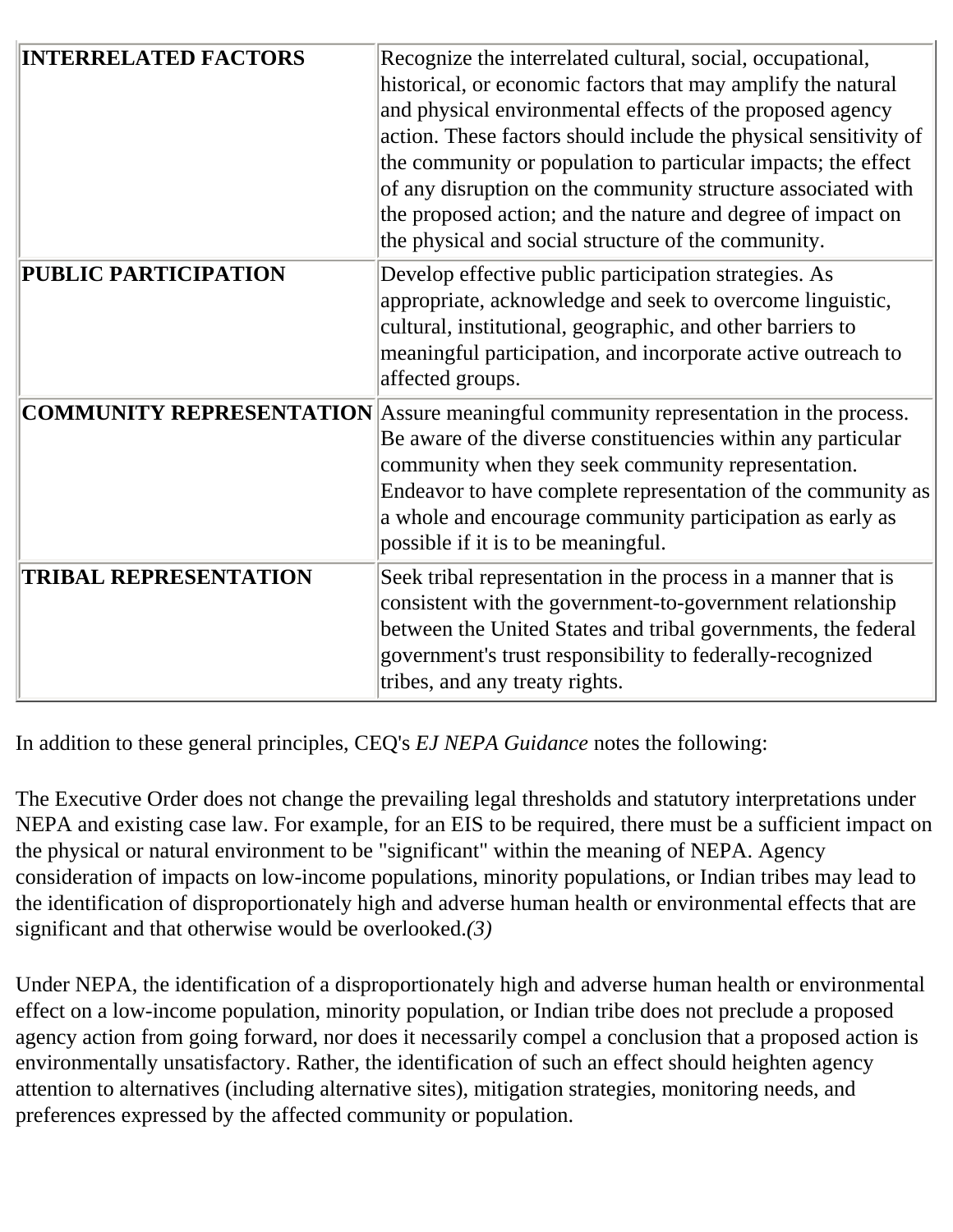Neither the Executive Order nor this guidance prescribes any specific format for examining environmental justice, such as designating a specific chapter or section in an EIS or EA on environmental justice issues. Agencies should integrate analyses of environmental justice concerns in an appropriate manner so as to be clear, concise, and comprehensible within the general format suggested by 40 C.F.R. § 1502.10.

The following sections identify the Section 309 review process phases where EPA is involved. They identify specific areas that the EPA reviewer should consider in the assessment of environmental justice.

## **2.1 EPA Responsibilities under Section 309 of the Clean Air Act**

The provisions of Clean Air Act Section 309 require the Administrator of EPA to comment in writing upon the environmental impacts associated with certain proposed actions of other federal agencies, including actions subject to NEPA's EIS requirement. The comments must be made available to the public.

In cases where the EPA Administrator determines that the proposed action is "unsatisfactory from the standpoint of public health or welfare or environmental quality, he shall publish his determination and the matter shall be referred to the Council on Environmental Quality." In accordance with these requirements, EPA is responsible for developing informed comments and recommendations that notify the public and action agency of potential oversights in the identification and evaluation of potential impacts. EPA determines whether the action agency analyzed data on the potential impacts of the proposed action on the environment and human health and whether a reasonable effort was made to inform and involve the public in the EIS development process. During the review, the EPA reviewer should consider the following questions:

- Did the agency articulate and document the reasoning that supports its decision?
- Did the agency consider alternatives as a test of soundness for the decision?
- Did the agency provide avenues for public participation in decision-making?

EPA's Section 309 review process encompasses the requirement for EPA to ensure that environmental justice concerns are considered by Federal agencies, thus satisfying the spirit and intent of the Presidential Memorandum as well as demonstrating EPA's continued commitment to assure its environmental justice goals are met.

## **2.2 Pre-Review Activities**

It is EPA's policy to participate in the NEPA process at the earliest stage of project development and to the fullest extent practicable (EPA's 1984 *Policy and Procedures for the Review of Federal Actions Impacting the Environment*, hereafter, *Policy and Procedures*). The policy notes that for EIS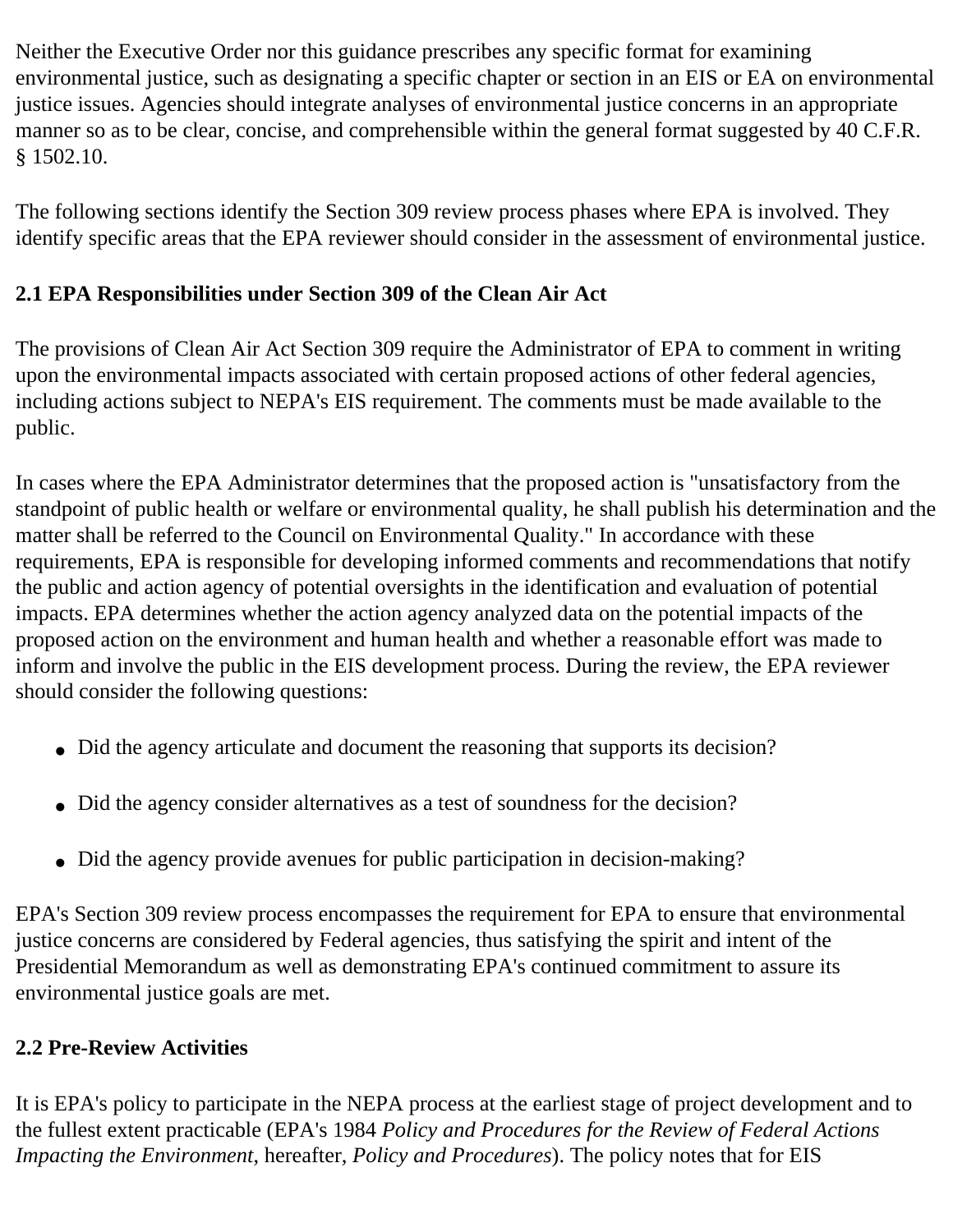involvement, the following three steps should be taken:

(1) Participate in interagency coordination early in the planning process to identify significant environmental issues that should be addressed in completed documents;

(2) Conduct follow-up coordination on actions where EPA has identified significant environmental impacts to ensure a full understanding of the issues and to ensure implementation of appropriate corrective actions; and

(3) Identify environmentally unsatisfactory proposals and consult with other agencies, including CEQ, to achieve timely resolution of the major issues and problems.

EPA's involvement in the scoping process should ensure that: (1) problems are identified early and are properly studied, (2) issues of little significance do not consume too much time and effort, (3) the draft EIS is thorough and balanced, and (4) delays occasioned by inadequate draft EISs are avoided. At this stage, it would also be useful for the EPA reviewer to be familiar with or obtain the other federal agency's environmental justice strategy (developed under Executive Order 12898, §1-103) and any related guidance. EPA's level of involvement during the scoping process should be determined on a case-by-case basis and should be commensurate with the degree of the environmental justice concern(s). In this context, the reviewer may supplement scoping letters or telephone responses with further detailed information. Such information could include:

- Specific information or data related to the area of interest;
- Specific assessment techniques and methodologies;
- Reasonable alternatives to the proposed action that may avoid potential adverse impacts;
- Mitigation measures that should be considered to reduce or to substantially eliminate adverse environmental impacts.

The identification of environmental justice concerns and the incorporation of these concerns into the scoping analysis can have implications for the nature and extent of the EIS. For example, Indian tribe representation in the process should be sought in a manner that is consistent with the government-togovernment relationship between the United States and tribal governments, the Federal government's trust responsibility to Federally-recognized tribes, and treaty and other rights. This will help ensure that the NEPA process is fully utilized to address concerns identified by tribes and enhance the protection of tribal environments, resources and sovereignty.

## **2.3 Review of Draft Environmental Impact Statements**

All EISs filed with EPA should be reviewed for adequate environmental justice content. Although some draft EISs may not include environmental justice issues, relevant environmental justice concerns should be included in EPA's comment letter and factored into the project rating as appropriate.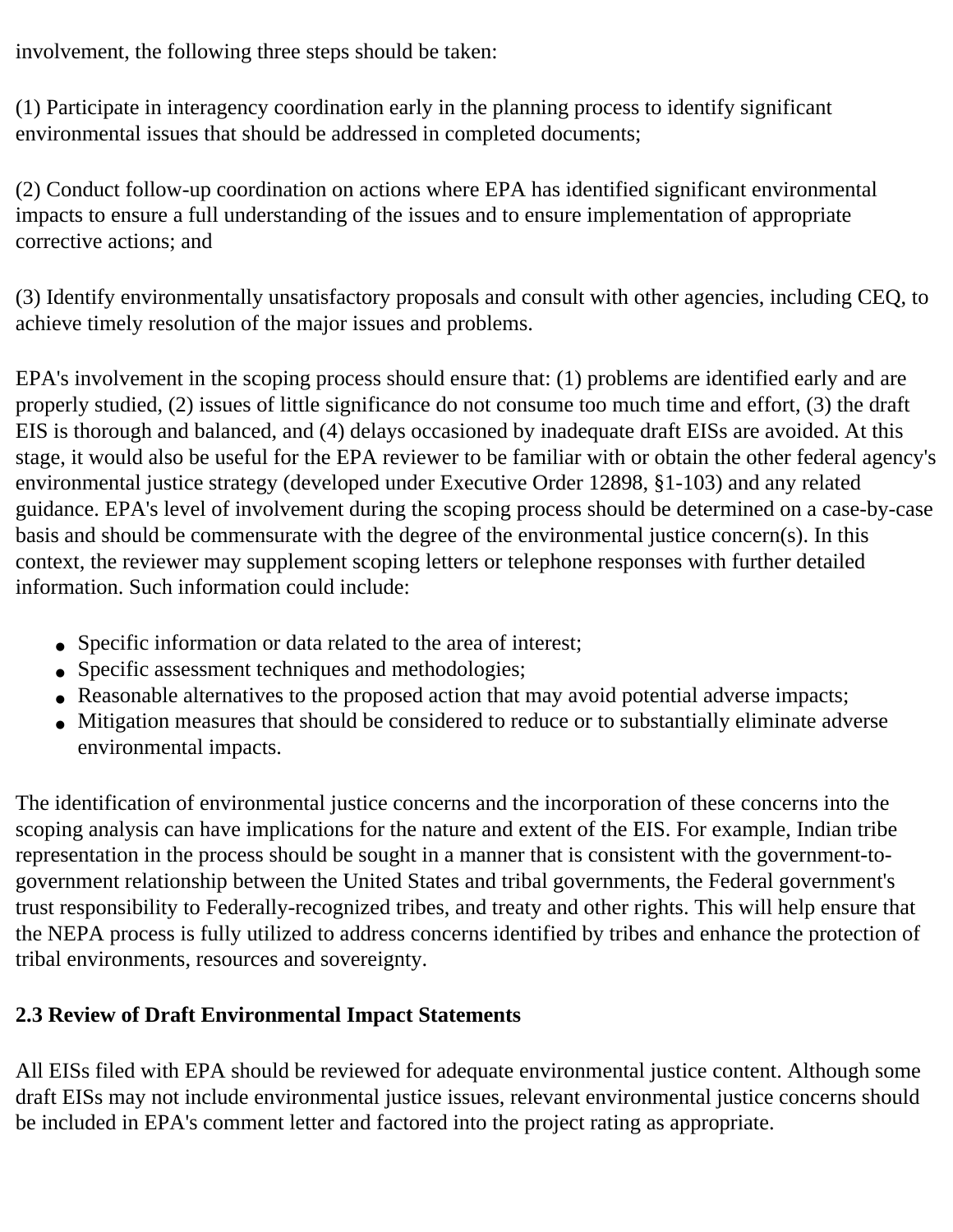#### **2.3.1 Public Participation**

A prime NEPA objective is to engage the public in the EIS development and decision-making processes at the earliest stage possible. To accomplish this objective, CEQ regulations require that, in the NEPA process, agencies keep the public well-informed of their proposed actions and alternatives as well as the findings on associated human health and environmental effects and risks that may have an impact on communities.

CEQ regulations also require that the agency involve the public in providing information pertinent to EIS development. The specific steps of the NEPA process where public participation is encouraged include the scoping phase, review of the draft EIS, and review of the Record of Decision and/or Finding of No Significant Impact. However, in addressing environmental justice under NEPA, the agency should involve the public in the initial screening and data collection effort to identify any potentially affected minority and/or low-income population(s).

In this context, the EPA reviewer should note whether the agency's draft EIS reflects a concerted effort to elicit participation of minority and/or low-income populations. Also, the reviewer should note whether the draft EIS considered public input in determining and analyzing disproportionately high and adverse impacts as well as alternatives that would mitigate the impacts to the community(ies). The agency may need to initiate innovative approaches to overcome linguistic, institutional, cultural, economic, historical or other potential barriers that may limit a community's ability to participate. The CEQ *NEPA EJ Guidance* suggests the following strategies that may be useful in overcoming barriers to effective public participation. While not all strategies need to be used, they should all be considered and included only on an as needed basis.

- Coordination with individuals, institutions, or organizations in the affected community to educate the public about potential health and environmental impacts and enhance public involvement;
- Translation of major documents (or summaries thereof), provision of translators at meetings, and other efforts to ensure that limited-English speakers potentially affected by a proposed action have an understanding of the proposed action and its potential impacts;
- Provision of opportunities for limited-English speaking members of the affected public to provide comments throughout the NEPA process;
- Provision of opportunities for public participation through means other than written communication, such as personal interviews or use of audio or video recording devices to capture oral comments;
- Use of periodic newsletters or summaries to provide updates on the NEPA process to keep the public informed;
- Use of different meeting sizes or formats, or variation on the type and number of media used, so that communications are tailored to the particular community or population;
- Circulation or creation of specialized materials that reflect the concerns and sensitivities of particular populations such as information about risks specific to subsistence consumers of fish, vegetation, or wildlife;
- Use of locations and facilities that are local, convenient, and accessible to the disabled, low-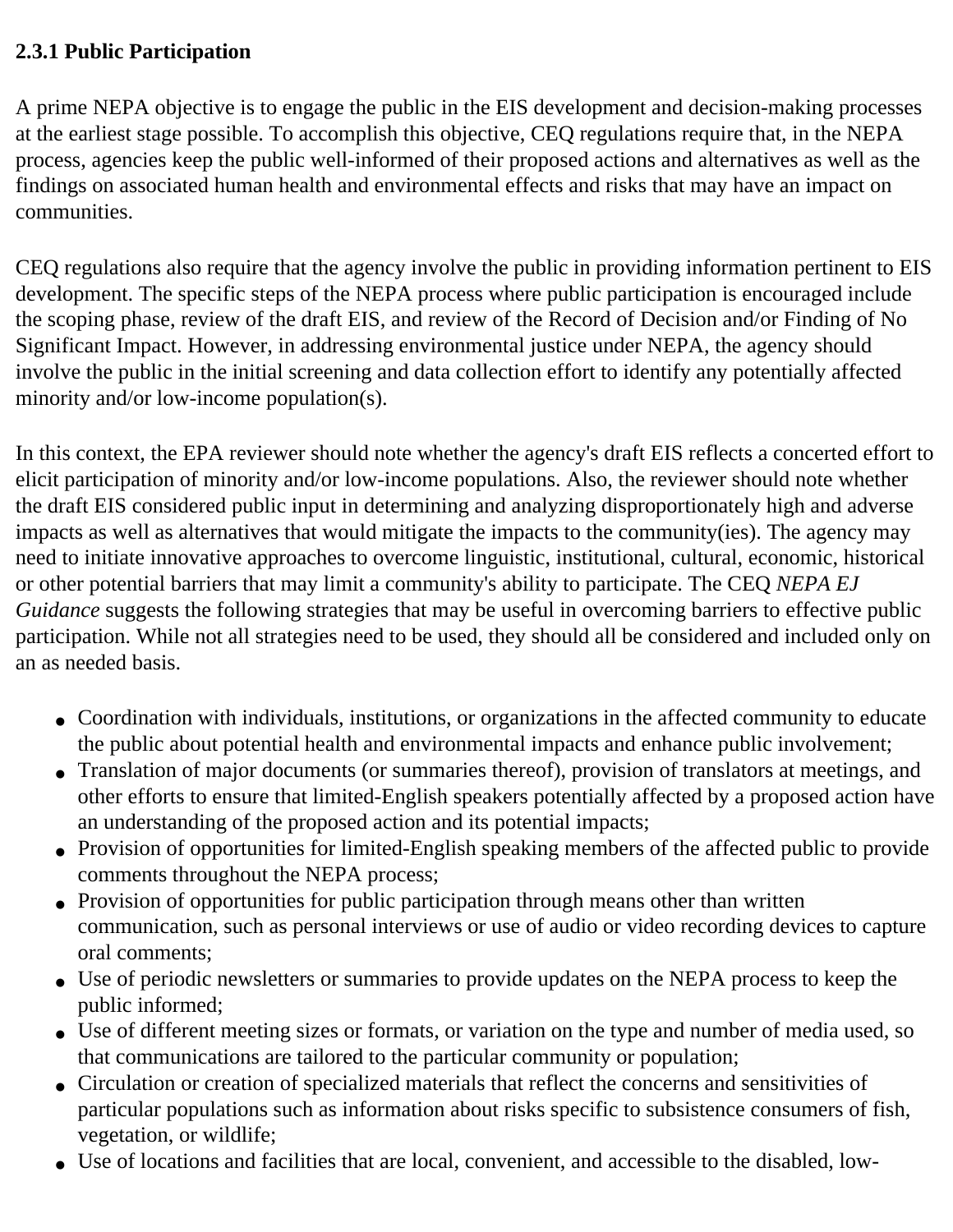income and minority communities; and

● Assistance to hearing-or sight-impaired individuals.

### **2.3.2 Determining the Potentially Affected Environment**

Early in the review process, the EPA reviewer should identify the study area and its composition including potentially affected minority and/or low-income communities. In addition, the EPA reviewer should identify the natural resources that could potentially be affected by proposed and alternative actions. Through review of the EIS, EPA reviewers should develop an understanding of demographic, socioeconomic, and environmental conditions as a reference point for data comparison. This allows a determination to be made as to whether or not a comprehensive assessment of the types of impacts that may be imposed upon all human and natural resources (*e.g.,* air, water, soil, wildlife) was conducted. It also allows an understanding of how these impacts should be translated into human health concerns.

To account for potential environmental justice concerns, reviewers should be sensitive to identifying whether affected resources, particularly natural resources that support subsistence living (*e.g.*, hunting, fishing, gathering), are used by minority or low-income communities. The analyses should be focused toward how potential effects to these resources may translate into disproportionately high and adverse human health or environmental effects on minority and/or low-income communities.

In addition, Indian tribes may have treaty and other rights to resources in or outside of Indian country and may hold some natural resources sacred due to religious beliefs and/or social/ceremonial ties. The action agency should solicit alternatives and mitigation measures from the affected community early in the process, such as during scoping. Throughout the NEPA process, but especially in this phase, the action agency should provide affected communities with the tools ( *e.g.*, summary reports and background explanations in plain language) to ensure that the communities understand technically complex issues and have meaningful participation and input. All resources that could be affected should be thoroughly identified and documented. These findings should be discussed and shared with potentially affected communities during public participation phases of the NEPA process. These measures will help to ensure full disclosure and the solicitation of additional public comment and input.

#### **2.3.3 Analysis**

If the potential for adverse effects is identified, agencies should analyze how the environmental and health effects are distributed within the affected community. Demographic data and information on the ecological characteristics and biophysical impacts of the proposed action and any alternatives should be analyzed to identify if disproportionately high and adverse impacts will affect the minority and/or lowincome communities. Before commenting on an agency proposal, the EPA reviewer should see how the agency came to the conclusion that an impact may or may not be disproportionately high and adverse and the rationale behind the proposal. For example, there may be situations where a proposed action causes several impacts (*e.g.*, a low-income population experiencing air pollution from a permitted discharge while simultaneously experiencing increased traffic in its neighborhood.) In this instance, the agency may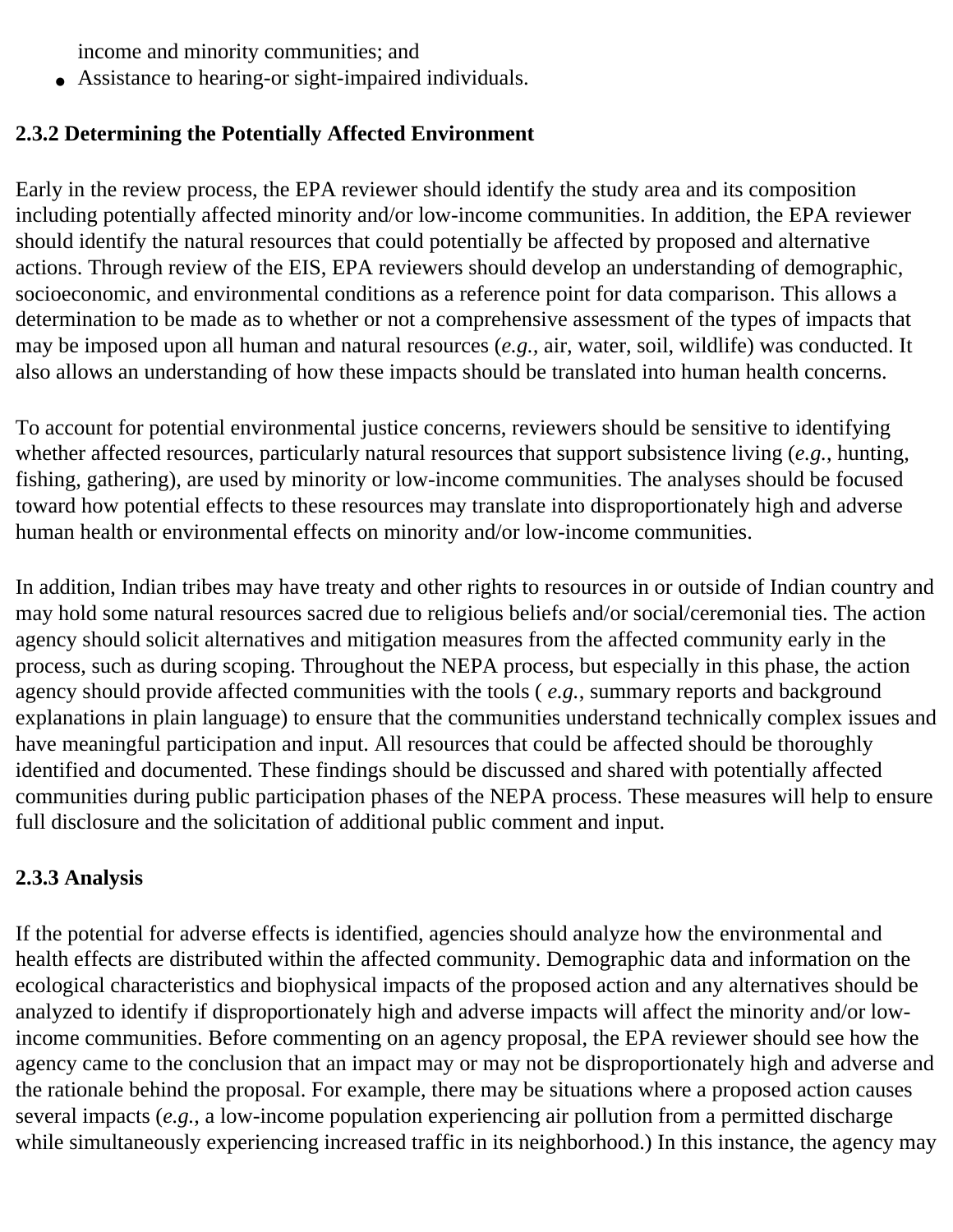have generated, through Geographic Information System (GIS) technology, a visual image which shows the relationship between the demographic and ecological characteristics of the geographic area where the impacts will occur and reviewed this information with the affected communities.

The analysis findings should be documented by the agency, including whether a disproportionately high and adverse health or environmental effect is likely to result from the proposed action and any alternatives. Also, the EIS should identify how the action agency ensured that the findings were communicated to the public.

## **2.3.4 Alternatives**

NEPA and the CEQ regulations require that a reasonable range of alternatives be identified and developed. In addition, CEQ requires that all reasonable alternatives, including a "no action" alternative, must be analyzed rigorously and objectively.

In the draft EIS, the EPA reviewer should evaluate the environmental justice issues identified in the alternatives proposed by the agency as well as whether or not the agency has considered the affected communities' input. Actions that would adversely impact tribal resources may conflict with the Federal government's trust responsibility, a tribal treaty or other rights. In instances where tribal objections have been raised, the lead agency or the tribe(s) may have requested a dispute resolution process to resolve conflicting issues regarding the appropriate alternative(s).

EPA reviewers should keep in mind that the goal of identifying and developing alternatives for mitigating disproportionately high and adverse effects is not to distribute the impacts proportionally or divert them to a non-minority or higher-income community. Subsequently, preferred alternatives should be developed that mitigate or avoid effects to both the population at large and minority or low-income communities that were identified as being subjected to disproportionately high and adverse effects.

## **2.3.5 Mitigation**

CEQ regulations require that mitigation measures be analyzed to address environmental effects, including cumulative impacts, to natural resources threatened by proposed actions. In addition, mitigation measures should be developed specifically to address potential disproportionately high and adverse effects to minority and/or low-income communities. Similarly, the agency, with tribal concurrence, should select mitigation measures that will not diminish tribal resources and that will ensure the protection of such resources from environmental harm. Where tribal objections have been raised, it may be appropriate for the action agency and the tribe(s) to engage in a dispute resolution process to resolve conflicting issues regarding the appropriate mitigation measures.

When identifying and developing potential mitigation measures to address environmental justice concerns, the action agency should consult the affected members of the community. Public participation efforts should be designed and conducted to ensure that effective mitigation measures are identified and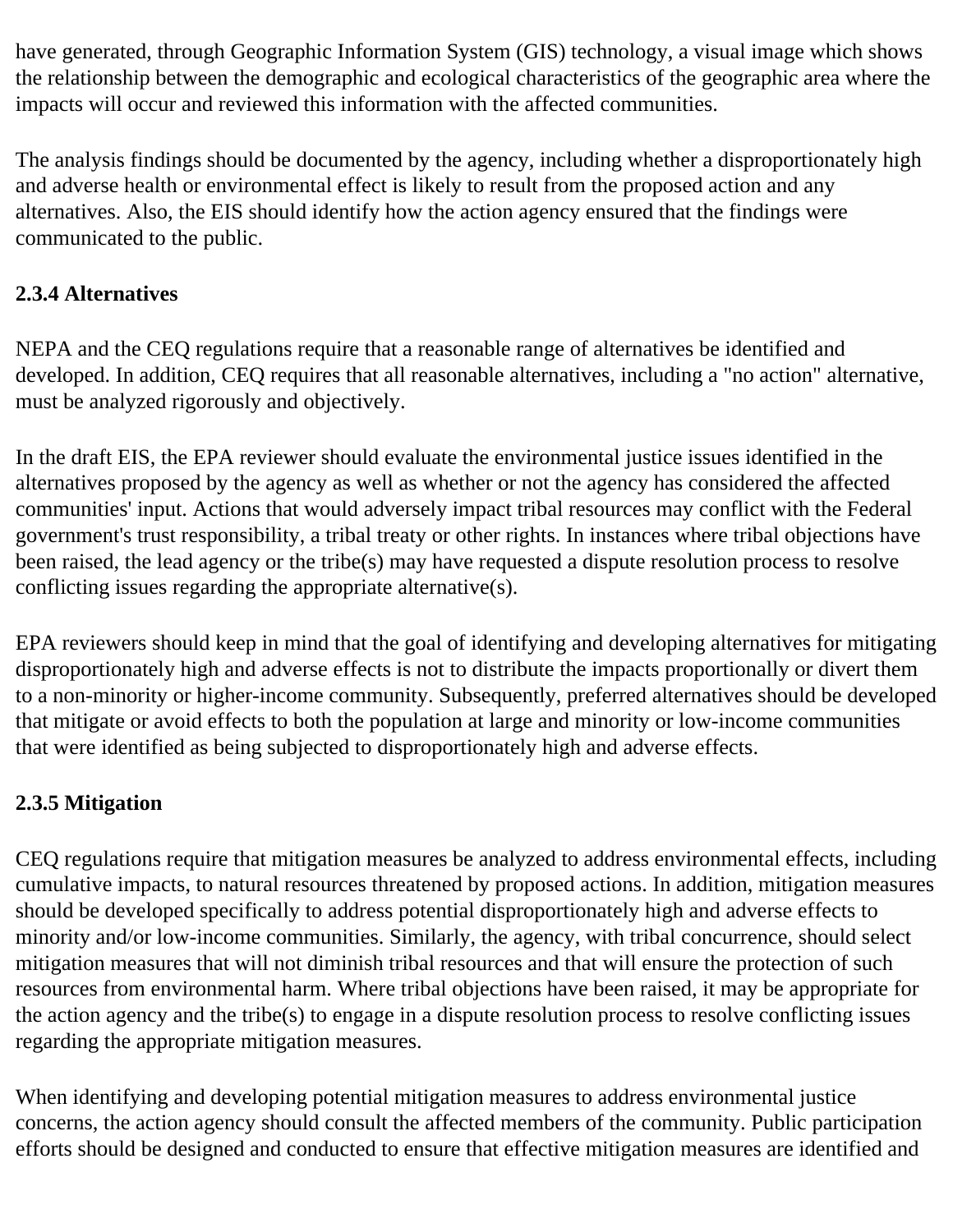that the effects of any potential mitigation measures are realistically analyzed and compared. Mitigation measures may include a variety of approaches for addressing potential effects and balancing the needs and concerns of the affected community with the requirements of the action or activity. For example, potential mitigation measures for addressing disproportionately high and adverse effects could include:

1. Reducing pollutant loadings through changes in processes or technologies.

2. Reducing or eliminating other sources of pollutants or impacts to reduce cumulative effects.

3. Planning for and addressing indirect impacts prior to project initiation (*e.g.,* planning for alternative public transportation alternatives if the project may result in increased population growth).

4. Providing assistance to an affected community to ensure that it receives at least its fair (*i.e.,*  proportional) share of the anticipated benefits of the proposed action (*e.g.,* through job training, community infrastructure improvements, etc.).

5. Relocating affected communities, upon request or with concurrence from the affected individuals.

6. Establish a community oversight committee to monitor progress and identify potential community concerns.

7. Changing the timing of impact-causing actions (*e.g.,* noise, pollutant loadings) to reduce effects on affected communities.

8. Conducting medical monitoring on affected communities and providing treatment or other responses if necessary.

If mitigation measures are determined to be necessary to reduce disproportionately high and adverse effects on minority and/or low-income communities, and/or tribal resources, then the measures should be committed to in the ROD. EPA's *EJ NEPA Guidance* suggests other steps that the EPA reviewer can consider as recommendations to the action agency to ensure that mitigation measures are effective and are implemented. These include the following:

• Establish the mitigation measure as a requirement in the permit or authorizing document;

• Require financing at the outset of the project for both implementing the mitigation measure and monitoring its effectiveness through clearly defined guidelines;

• Require monitoring reporting, which should be made available to the public; and

• Identify clear consequences and penalties for failure to implement effective mitigation measures.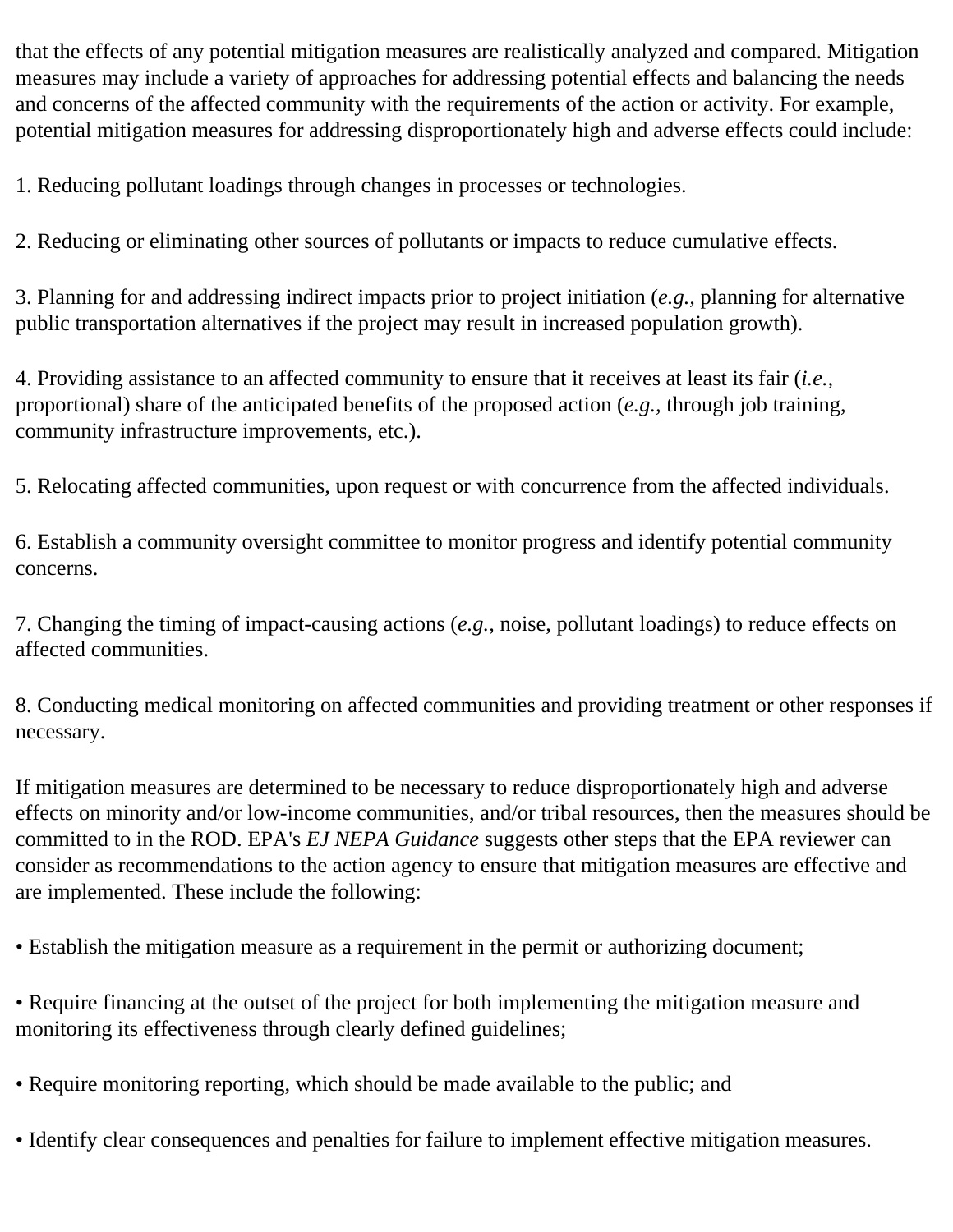#### **2.4 Rating System**

EPA's *Policy and Procedures* sets forth a system for rating the environmental impact of the proposed action and the adequacy of the impact statement. Although the rating system predates Executive Order 12898, it nevertheless encompasses the assessment of environmental justice issues. Environmental justice should be considered by the EPA reviewer when the ratings are assigned.

#### **2.4.1 Rating the Environmental Impact**

The EPA reviewer's rating for the *environmental impact of the proposed action* should consider environmental justice when: (a) minority populations, low-income populations, or Indian tribes are present in the area affected by the proposed action; and (b) there may exist disproportionately high and adverse human health or environmental effects on minority populations, low-income populations or Indian tribes.

#### **2.4.2 Rating the Adequacy of the Impact Statement**

The EPA reviewer's rating for the *adequacy of the impact statement* should consider environmental justice when: (a) the EIS fails to provide sufficient information to adequately address the question of whether or not minority or low-income populations are disproportionately affected; or (b) the EIS fails to draw a conclusion regarding the significance of a potential environmental justice impact.

#### **2.4.3 Review of and Nature of Comments on the Final EIS**

Environmental justice concerns identified at the draft EIS stage should be examined in the final EIS to determine whether the problem was adequately resolved. The review of the final EIS should focus on the projects' unresolved issues relating to disproportionately high and adverse human health and environmental effects on minority and/or low-income populations.

#### **2.5 Referral to CEQ**

As part of EPA's Section 309 responsibilities, EPA must refer to CEQ "any such [proposed] legislation, action, or regulation that the Administrator determines is unsatisfactory from the standpoint of public health or welfare or environmental quality" (42 U.S.C. § 7609(b)).

#### **3.0 ISSUES AND QUESTIONS IN ENVIRONMENTAL JUSTICE ANALYSES**

This section is intended to assist the EPA reviewer with questions commonly encountered in environmental justice analyses.

## **Issue No. 1: Identification of Minority Populations**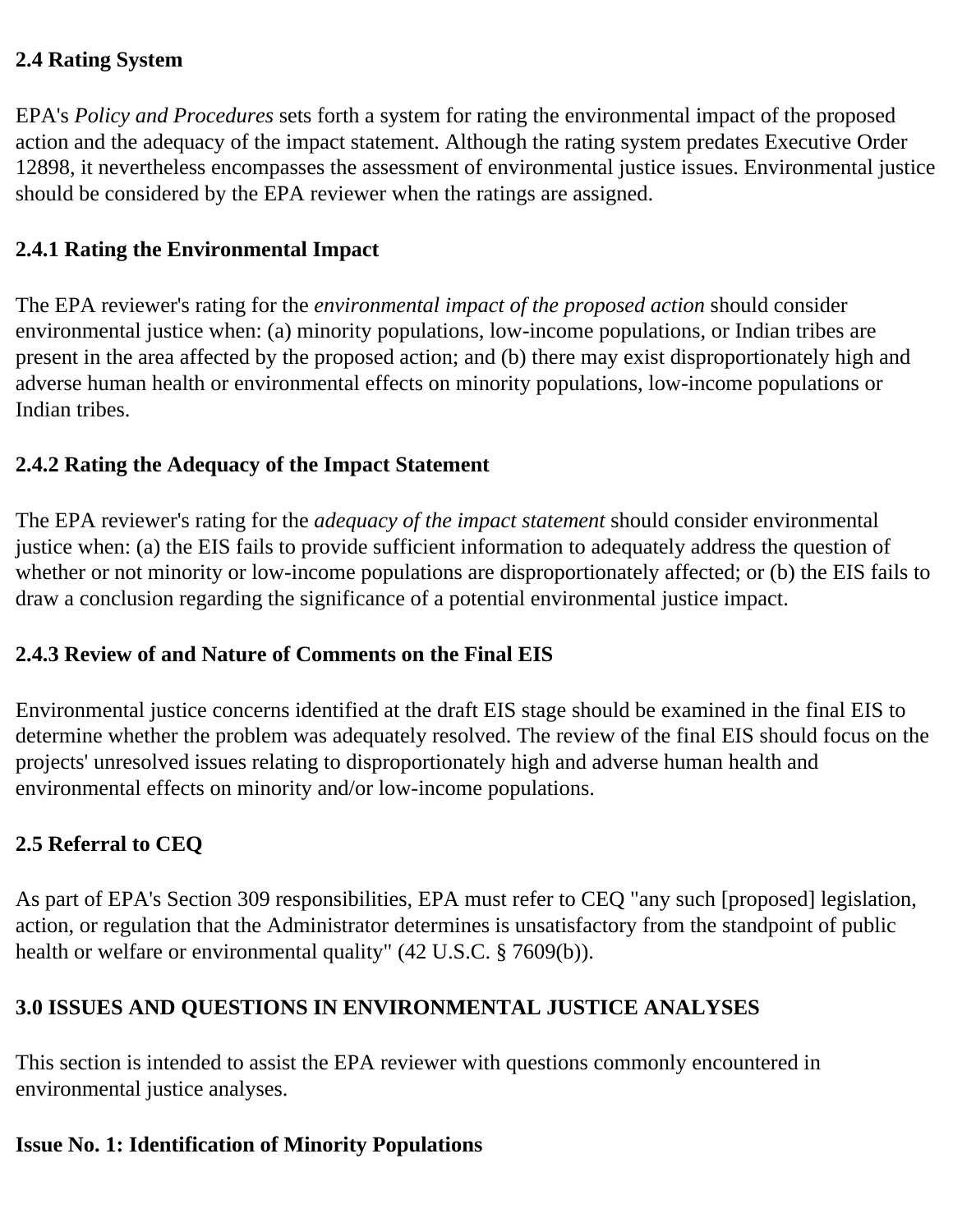*Question:* Were the minority characteristics of potentially affected communities identified?

*Answer:* The first step in identifying the minority characteristics of potentially impacted communities is to understand the geographic scope of the area affected by the proposed action. The EPA reviewer should ensure that the geographic boundaries surrounding the community(ies) which may be impacted by the proposed action and/or alternatives were identified in the EIS. The geographic area of analysis may include a governing body's jurisdiction, a neighborhood, census tract or other similar unit that is chosen so as not to *artificially dilute* or *inflate* the affected minority population.

Types of geographic distribution considered in the EIS may reflect race, ethnicity, and/or income or other boundaries such as tribal lands and resources. It is important for the EIS analyst as well as the EPA reviewer to recognize that the geographic region analyzed for potential impacts on a minority community(ies) may differ in size from other areas considered in the EIS. For example, an EIS for a proposed Federal highway construction project that would pass through tribal lands would require an evaluation of the potential environmental impacts for the actual area where construction would occur. In addition, the environmental justice analysis for the proposed action may require that the agency evaluate potential impacts on Native American communities located beyond the geographic boundaries of the proposed action if the area is used for spiritual or subsistence purposes. In this case, the geographic boundaries are different (*i.e.,* larger) than those of other areas considered in the EIS. Determining the appropriate geographic area for environmental justice analyses is also particularly important for proposed actions that may affect air or water quality beyond the boundaries of the facility where emissions or discharges would originate.

In addition to the study area identified, the EPA reviewer should consider whether the EIS identified other communities so that a comparative analysis could determine if there were "meaningfully greater" impacts on certain minority communities. Such a comparison of a potentially impacted minority community to the larger geographic area, political jurisdiction, or similar community located in a different geographic area may aid in distinguishing potential impacts on minority communities within the affected area of the proposed action.

The EPA reviewer should be cognizant of the various sources of data used to identify the study area potentially affected by the proposed action and/or alternatives. Sources of data used may include:

- Maps provided by state, county and local agencies that delineate population and/or political boundaries;
- U.S. Census Bureau geographic data available on CD-ROM from the Bureau,at numerous local and university libraries, or on the World Wide Web;
- Sources such as Chambers of Commerce, civic groups, trade associations and other commercial organizations; and
- Standard demographic surveys that identify ethnic pockets and living patterns within the community.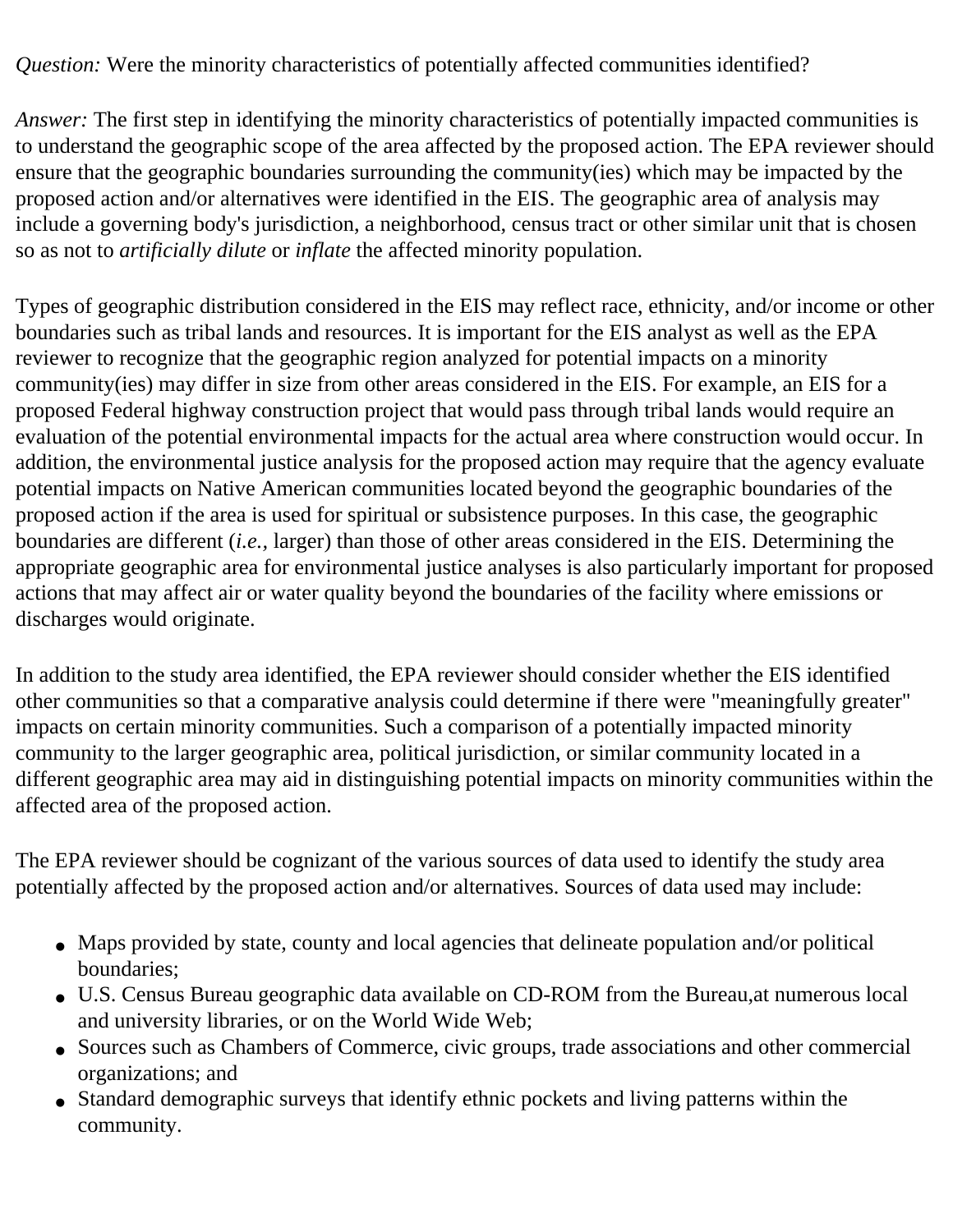Once the study area has been determined, the reviewer should determine how the EIS analysis identified the potentially affected minority populations. When possible, the analysis should identify the presence of minority communities residing near the proposed project and those minority groups which utilize or are dependent upon natural resources that may be affected by the proposed action. In addition, the IWG recommends consideration of both individuals living in geographic proximity to one another as well as geographically dispersed/transient sets of individuals, where both types of groups "experience common conditions" of environmental exposure or effect.

### **Issue No. 2: Identification of Low-Income Populations**

*Question:* Were the relevant economic indicators (*e.g.,* average median income) of the potentially affected populations identified?

*Answer:* As with the identification of minority populations, the EPA reviewer should evaluate whether the EIS analysis identified the geographic area that may be potentially impacted by the proposed action.

Once the geographic area of analysis has been determined, the EPA reviewer should evaluate whether and to what extent the EIS analysis identified low-income populations that may be affected by the proposed action and/or alternatives, including "pockets" of low-income individuals in specific geographic areas. It is important for both the EIS analyst and EPA reviewer to recognize that the aggregation of data and lack of current information on income levels may fail to reveal certain relevant characteristics about the population. For example, the aggregation of data in a particular geographic area may mask a "pocket" of low-income individuals that exists among the larger general population.

The following sources of data may be used to identify low-income populations:

- U.S. Census Bureau Current Population Reports, Series P-60 on Income and Poverty. In addition to using U.S. Census defined parameters for measuring income and poverty, it is also important to consider state and regional low-income and poverty definitions where appropriate;
- Local resources such as community and public outreach groups, community leaders, and state universities (*e.g.,* economic departments);
- State and local agencies such as departments of taxation and employment. Other agencies may be able to provide additional data on economic indicators such as the status and level of public services provided to community members (*e.g.,* health care, education, infrastructure, etc.) and the dependence of the parts of the community on natural resources for subsistence;
- Commercial database firms that collect and market statistical demographic information;
- Location/distributional tools such as maps, aerial photographs and geographical information systems (GIS); and
- Public outreach and other communication efforts that involve community members in defining their communities. Such efforts are effective in obtaining the most current data on income and poverty levels available.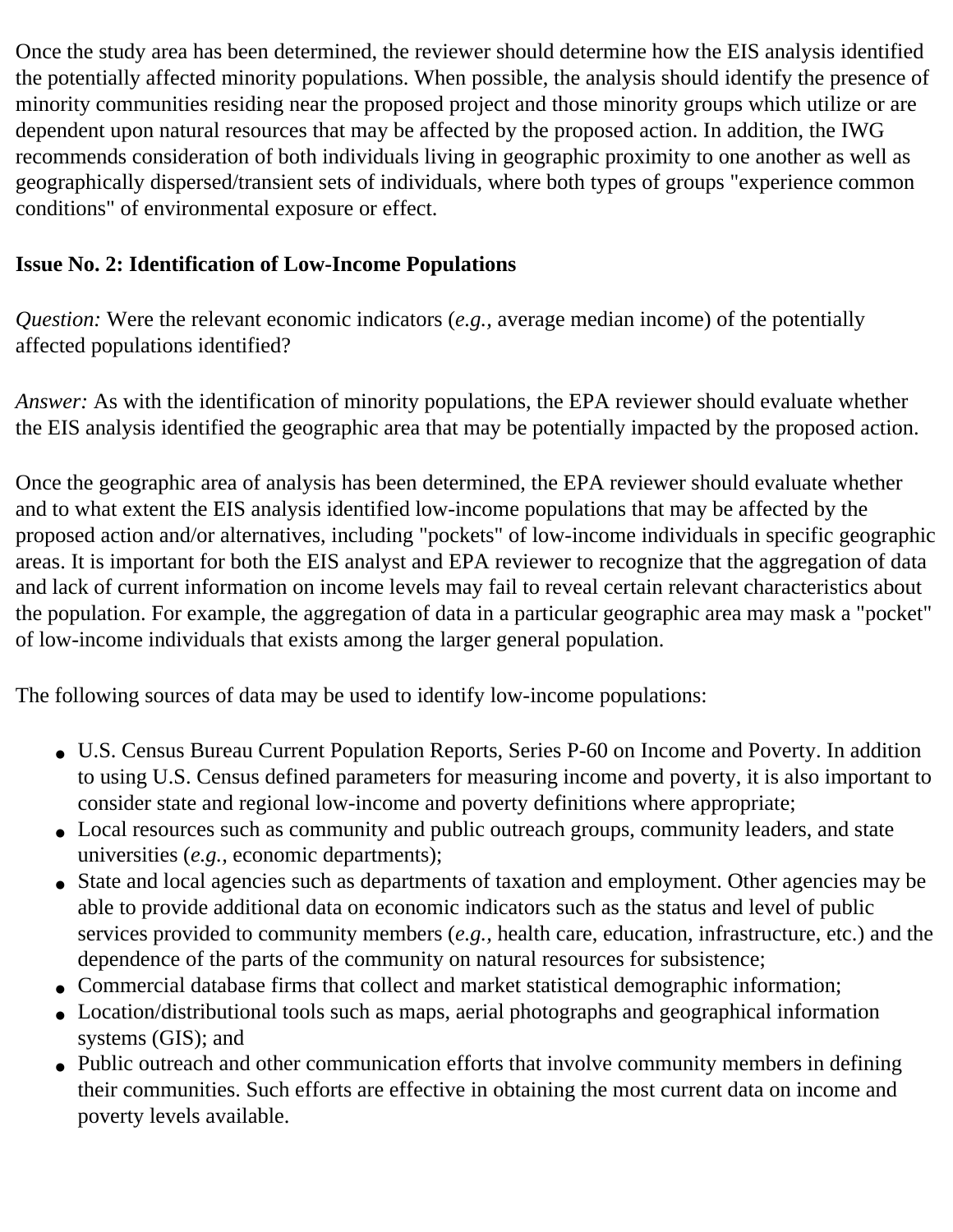#### **Issue No. 3. Identification of Potential Impacts**

*Question:* Were potential environmental impacts to minority populations or low-income populations identified?

*Answer:* The EPA reviewer should ensure that the action agency identified potential impacts (*i.e.,* direct, indirect, and cumulative) on minority and/or low-income populations subsequent to addressing Issues 1 and 2. Determining the potential impacts of a proposed action on minority and/or low-income populations involves collecting data and analyzing the direct, indirect, and cumulative potential environmental and human health impacts. The agency should also have identified any impact that the proposed action may have on subsistence-related consumption of fish and wildlife as well as water and vegetation by the minority and/or low-income community(ies). In addition, the agency and the EPA reviewer should determine whether government standards address the potential levels, risks and routes of exposure to the potentially affected minority and/or low-income community(ies).

The EIS should incorporate data on baseline demographic, socioeconomic, and environmental conditions so that a comprehensive assessment of the potential impacts that may affect human health and natural resources can be fully understood and used in the decision-making process. A socioeconomic analysis of potential impacts should also be conducted and evaluated within the context of potential disproportionately high and adverse effects. To address potential impacts on minority and low-income communities, the agency and EPA reviewer should pay special attention to whether the potentially impacted resources translate to use values (*e.g.,* subsistence, other economic or social purposes, religious or spiritual practices) or non-use values (*e.g.*, scenic views) by members of the community(ies).

The public should be kept involved and informed throughout the data collection and analysis phases of the EIS development and review processes. Full documentation of findings on potential impacts should be presented. In addition, the findings of potential impacts should be fully disclosed and discussed with the potentially affected community(ies) and used to solicit additional input from the public.

#### **Issue No. 4: Public Involvement**

*Question:* What were the levels of participation of the potentially impacted minority communities and low-income communities in scoping meetings and the comment process? What effort was made by the Federal agency to secure input and participation of potentially impacted minority and/or low-income communities?

*Answer:* Public involvement is an important component of NEPA. The EPA reviewer should evaluate the extent to which the agency involved the potentially impacted minority and/or low-income community(ies) in the EIS development, analysis and decision-making processes. A significant part of the EPA review should focus on who, in the potentially impacted minority and/or low-income community(ies), the agency communicated with and when the public became involved in the process. Both the CEQ *EJ NEPA Guidance* and the EPA *EJ NEPA Guidance* provide suggestions about various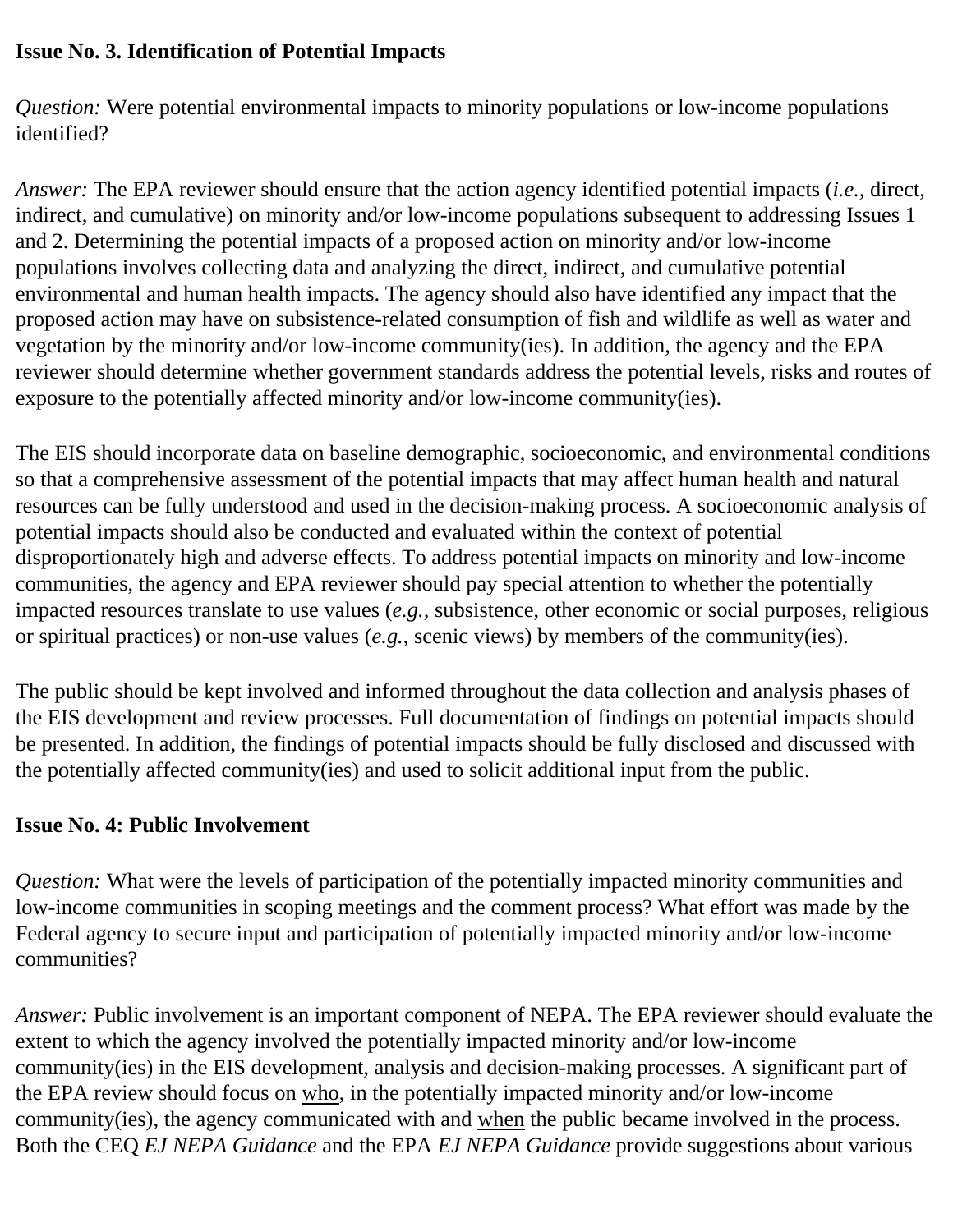community-based organizations useful in developing communication outreach strategies for members of the community(ies). It may be useful to refer to these guidance documents when evaluating how the agency developed outreach and public involvement strategies.

EPA's review should identify and evaluate specific actions taken by the agency to obtain input from community members. These include the pre-scoping and scoping efforts to help determine the study area and characteristics of the potentially impacted community(ies). By reviewing scoping documentation, the EPA reviewer can determine when the agency initiated outreach to the potentially impacted community and if outreach occurred during the early stages of the process. Involving the public in the early stages of EIS development represents the first step in securing an informed and participatory community that should exist throughout the entire NEPA process.

The EPA review should identify and evaluate actions taken by the agency to keep the community informed and involved beyond the initial phases of the process. Such actions include notifying the potentially impacted minority and/or low-income community(ies) of the proposed action and alternatives, scoping meetings and other events that occur during the development of the EIS. The EPA review should also evaluate the adequacy of the information provided to the public. That is, the review should determine whether the agency provided sufficient information about the proposed action and alternatives. In other words, did the agency take actions to overcome potential linguistic, institutional, cultural, economic, historical, or other barriers that may have impeded the public's ability to understand the information provided and become involved in the decision-making process? CEQ's *EJ NEPA Guidance*  suggests a series of steps that may be taken by action agencies to develop innovative public participation efforts (*e.g.,* coordination with members of the affected community, translation of major documents into the appropriate language, use of newsletters or other publications, and scheduling of meetings that are accessible to all interested members of the community).

The overall level of involvement by community members in the scoping and comment processes will depend, in large part, on how well the agency reaches out to and communicates with the community. Based on EPA's review of the actions taken by the agency, at least a preliminary assessment of the public's involvement may be made. In addition, a review of the documentation provided by the agency should provide an indication of the level of public involvement.

#### **Issue No. 5: Disproportionately High and Adverse Impacts**

*Question:* Are the impacts to the minority populations and low-income populations disproportionately high and adverse as compared to the general population or the comparison group?

*Answer:* The EPA review should determine if the action agency identified any adverse impacts on minority populations and/or low-income populations as a result of a proposed action or identified alternatives to the proposed action. The action agency should identify and document all environmental and human health impacts that may have a disproportionately high impact on minority populations or lowincome populations. Analysis of such impacts should determine the nature and severity of the impacts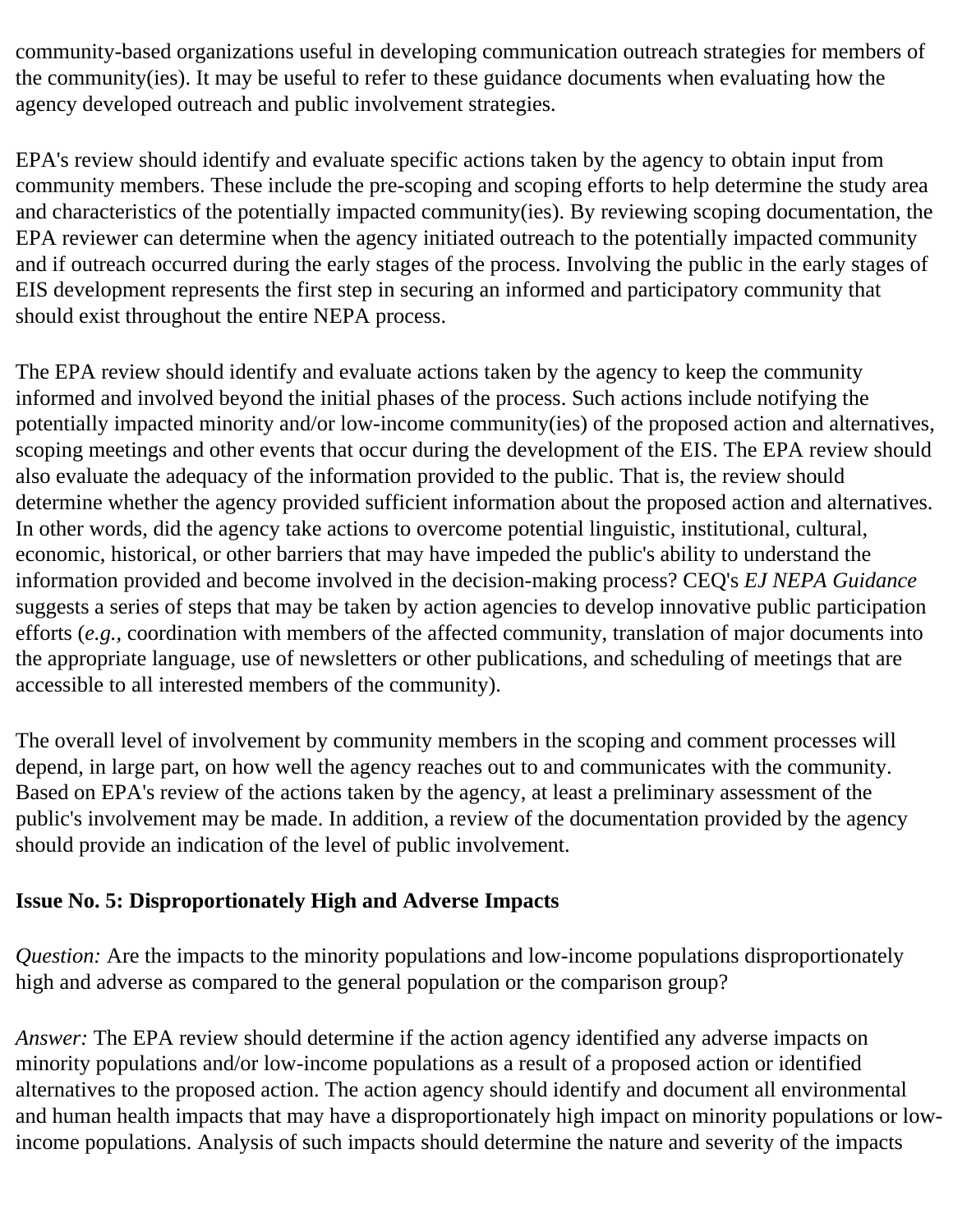(e*.g.,* singular, cumulative or multiple impacts.) This includes whether the health and environmental effects impact minority populations or low-income populations in a disproportionately high and adverse way (*e.g.*, whether the risk and rate of exposure from environmental hazards is significant and/or appreciably higher to minority populations and/or low-income populations than for the general population or comparison group).

If disproportionately high and adverse impacts are identified in the draft EIS, the review should also evaluate how the agency analyzed and documented the distribution of environmental and health effects within the community. EPA should determine what methods were used by the agency to document findings and evaluate whether those methods adequately and accurately characterized the impacts on the community. Methods useful for identifying whether a minority population and/or low-income population is disproportionately and adversely affected by a proposed action and its alternatives include: locational/distributional tools (*e.g.,* GIS), ecological and human health risk assessments, and socioeconomic analyses.

The EPA review should ensure that the agency informed the public by providing sufficient and comprehensible information on any disproportionately high and adverse impacts and the rationale for the agency's conclusions about the impacts. Where possible, the public should be involved in providing input and information to identify the impacts.

## **Issue No. 6: Mitigation of Disproportionately High and Adverse Impacts**

*Question*: When a disproportionately high and adverse impact to minority populations and low-income are identified, can those impacts be mitigated?

*Answer*: The EPA reviewer should determine whether the agency has described mitigation measures to avoid, minimize, rectify, reduce, or eliminate the proposed action's impact(s) on potentially affected minority and/or low-income populations. The EPA reviewer should ensure that any decisions implementing mitigation measures reflect a process of public involvement wherein affected community members had an opportunity to provide input in the public participation processes.

In cases where EPA finds that the proposed action would have a more significant adverse/disproportionate impact on minority populations and/or low-income populations than the alternatives, it may be appropriate for EPA to discuss with the agency, the various alternatives that would result in a reduced impact on the community.

#### **Issue No. 7: Nature of Comments on the Draft EIS**

*Question:* How should the EPA reviewer address environmental justice in comments on the draft EIS?

*Answer:* Under the NEPA review process, EPA should address several issues in the comment letter, including a clear statement of the concerns about the agency's proposal and recommendations, or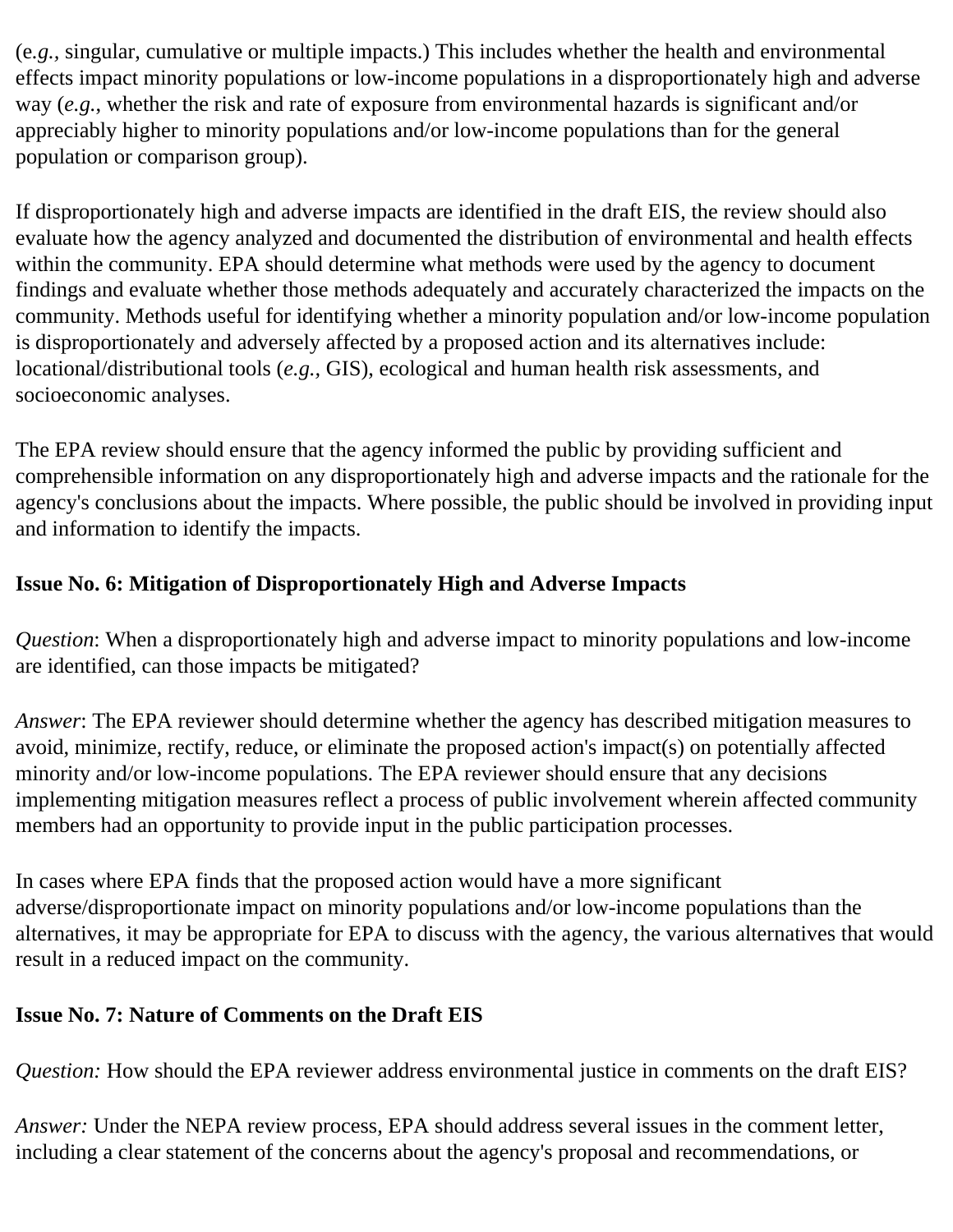alternatives, for mitigating the impacts associated with the action(s). The environmental justice analysis should be addressed within this general context of the NEPA review process. Specific guidance for preparing comments on the draft EIS is described in EPA's *Policy and Procedures.* 

Essentially, the objectives of EPA comments on the draft EIS are to rate the impacts and adequacy of the agency's EIS. In this context, issues associated with environmental justice can be addressed by EPA and allow for a continuation of the discussion among the affected minority populations and/or low-income populations, EPA, and the action agency.

#### **Issue No. 8: Nature of Comments on the Final EIS**

*Question:* How should the EPA reviewer address environmental justice in comments on the final EIS?

*Answer:* Comments on the final EIS should address any major outstanding issues that were not addressed by the action agency in the final EIS and/or any additional issues that were raised after the publication of EPA's comments on the draft EIS. EPA's review should focus on the disproportionately high and adverse impacts on minority and/or low-income populations that would result from the proposed action and alternatives rather than on the adequacy of the EIS.

## **APPENDIX A**

## **AUTHORITIES, POLICIES AND GUIDANCE**

## **AUTHORITIES, POLICIES AND GUIDANCE**

The following information provides background on authorities, policies and guidance pertinent to environmental justice. Refer to Table 2 for relevant environmental justice language specific to each source document.

#### **Executive Order No. 12898 and Accompanying Presidential Memorandum (February 11, 1994)**

Executive Order 12898, *Federal Actions to Address Environmental Justice in Minority Populations and Low-Income Populations*, and its accompanying Presidential Memorandum were issued on February 11, 1994. The EO is "designed to focus Federal attention on the environmental and human health conditions in minority communities and low-income communities with the goal of achieving environmental justice" (Presidential Memorandum accompanying Executive Order 12898, February 11, 1994). Moreover, the EO is intended to "promote nondiscrimination in Federal programs substantially affecting human health and the environment, and to provide minority communities and low-income communities access to public information on, and an opportunity for public participation in, matters relating to human health or the environment" (Presidential Memorandum accompanying Executive Order 12898, February 11, 1994).

Ultimately, the EO and accompanying Presidential Memorandum serve to inform EPA's Section 309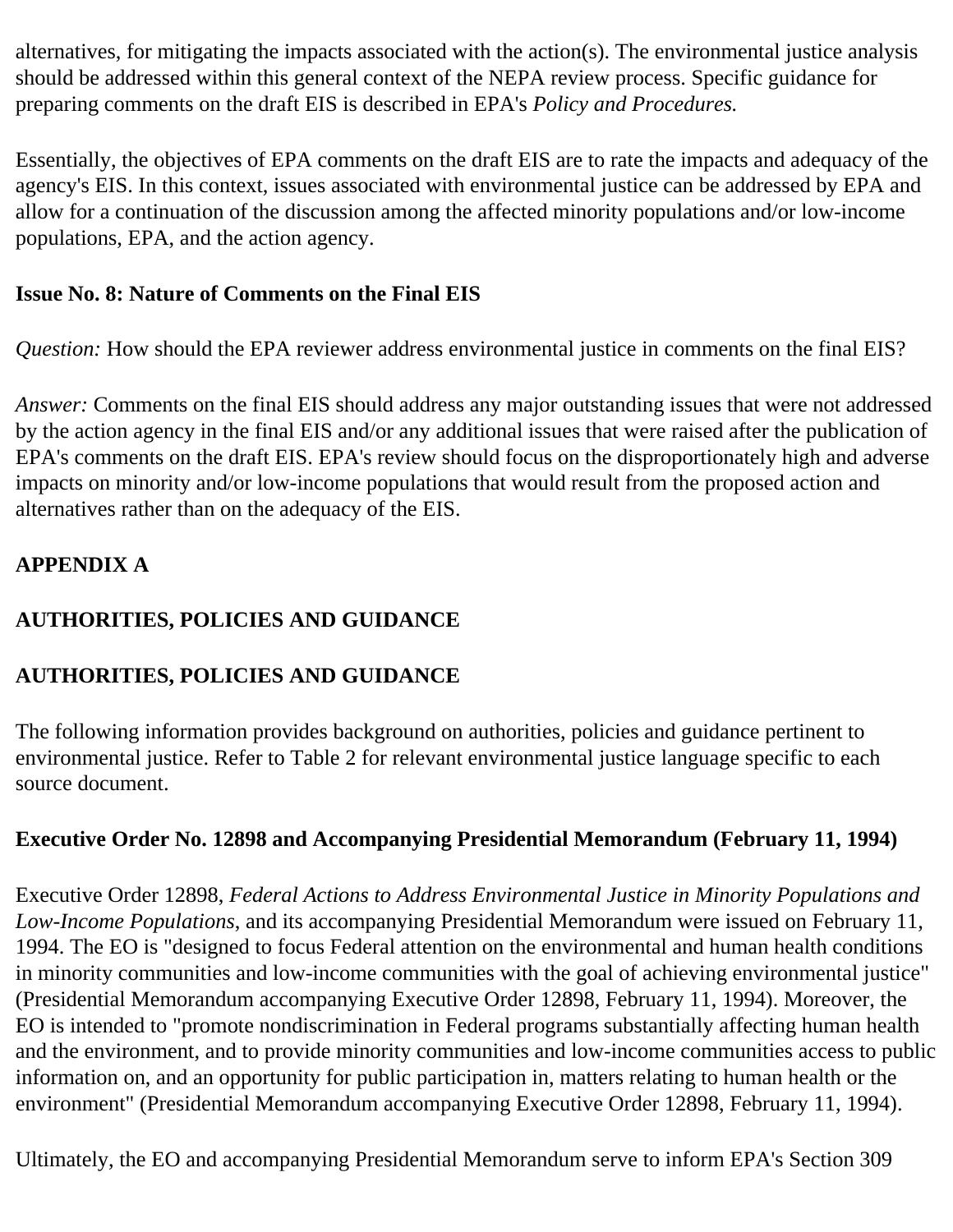review process to comment on and evaluate environmental justice content within other agencies' EISs.

#### **National Environmental Policy Act**

A general framework for implementing NEPA requirements is presented in regulations (40 CFR Parts 1500 through 1508) promulgated by the CEQ. Federal agencies, in turn, have developed their own rules for NEPA compliance that are consistent with the CEQ regulations while addressing the specific missions and program activities of each agency.

EPA has general statutory authority under the National Environmental Policy Act of 1969, as amended (42 U.S.C. 4321 et seq.; Public Law 91-190, 83 Stat. 852), to review and comment on Federal actions affecting the quality of the environment. NEPA requires that all Federal agencies proposing major actions which significantly affect the quality of the human environment consult with other agencies having jurisdiction by law or having special expertise of relevant environmental factors, and prepare a detailed statement of these environmental effects.

Since NEPA, through the EIS process, mandates taking into account the significant environmental effects of a proposed project, including its cumulative impact, and requires public participation as part of its process, it is a useful procedural device for considering environmental justice when making a decision.

#### **Clean Air Act, Section 309**

Under Section 309 of the Clean Air Act, EPA has specific authority and responsibility to review and comment in writing on certain actions proposed by other Federal agencies that affect the quality of the environment. In addition, EPA's written comments must be made public at the conclusion of any review. NEPA documents that EPA reviewers under §309 should include are a statement about whether the proposed action will have an impact on minority communities or low-income communities.

#### **Title VI of the Civil Rights Act of 1964, as amended**

Title VI itself prohibits intentional discrimination based on race, color, or national origin. The Supreme Court has ruled, however, that Title VI authorizes federal agencies, including EPA, to adopt implementing regulations that prohibit discriminatory *effects*. Frequently, discrimination results from policies and practices that are neutral on their face, but have the *effect* of discriminating.*(4)* 

The Presidential memorandum accompanying Executive Order 12898 directs federal agencies to ensure compliance with the nondiscrimination requirements of Title VI for all federally-funded programs and activities that affect human health or the environment. While Title VI is inapplicable to federal actions, Section 2-2 of the EO is designed to ensure that federal actions substantially affecting human health or the environment do not have discriminatory effects based on race, color, or national origin.

#### **Relevant Guidance**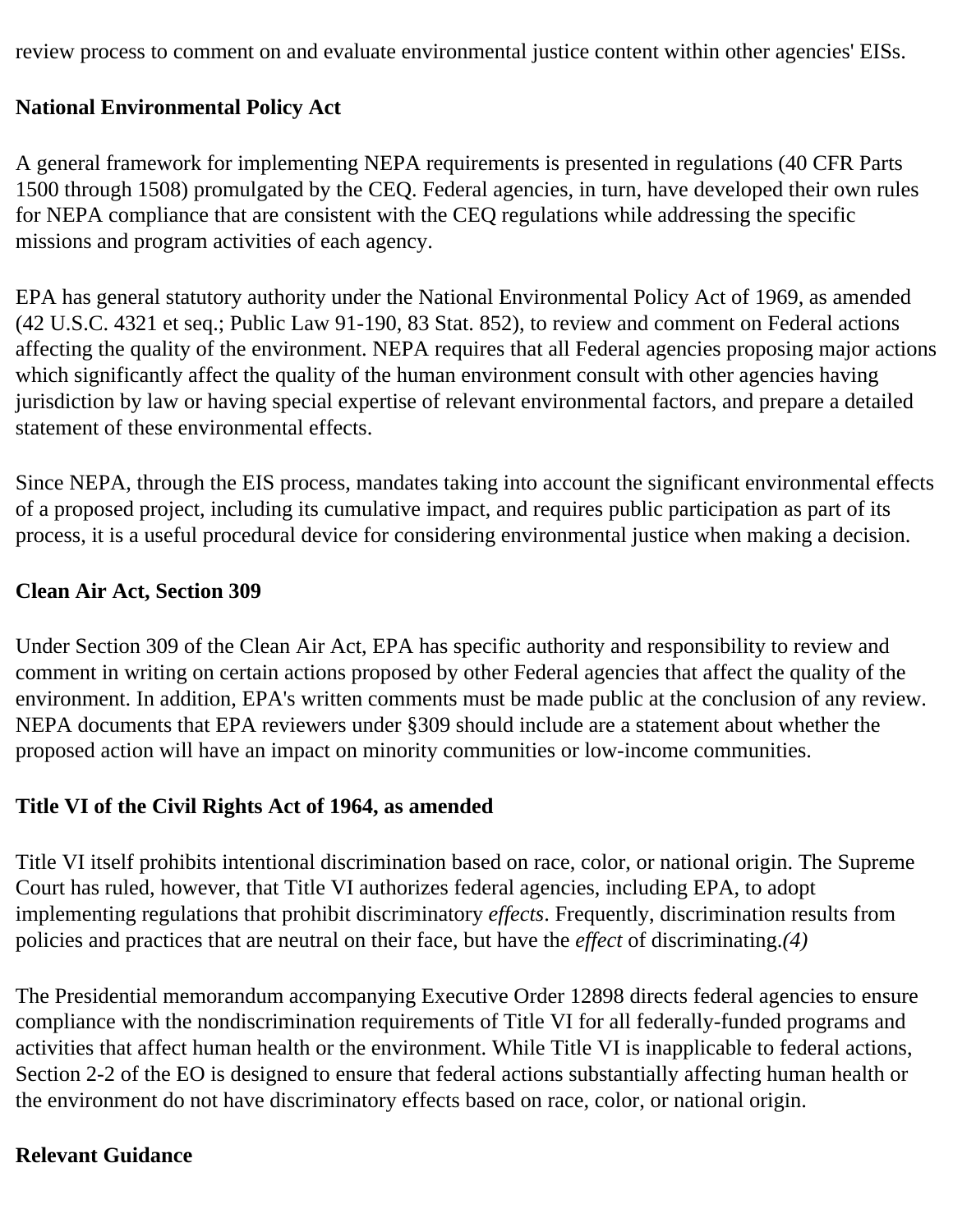CEQ's guidance, *Addressing Environmental Justice under the National Environmental Policy Act*, was developed for use by all federal agencies. It incorporates the Interagency Working Group (IWG) on Environmental Justice's guidance on key terms in Executive Order 12898. The EPA reviewer should have a good understanding of the terms discussed in the IWG guidance.

EPA's guidance, *Incorporating Environmental Justice Concerns in EPA's NEPA Analyses*, is a detailed guidance of how EPA NEPA analysts should recognize, identify, and address environmental justice in any EPA actions subject to NEPA.

| Table 2. Authorities, Policies and Guidance Relevant to Environmental Justice |                                                                                                                                                                                                                                                                                                                                                                                                                                                                                                                                                                                                                                                                                                                                                                                                                                                                                                |
|-------------------------------------------------------------------------------|------------------------------------------------------------------------------------------------------------------------------------------------------------------------------------------------------------------------------------------------------------------------------------------------------------------------------------------------------------------------------------------------------------------------------------------------------------------------------------------------------------------------------------------------------------------------------------------------------------------------------------------------------------------------------------------------------------------------------------------------------------------------------------------------------------------------------------------------------------------------------------------------|
| <b>Document</b>                                                               | <b>Relevant Language Applicable to Environmental Justice</b>                                                                                                                                                                                                                                                                                                                                                                                                                                                                                                                                                                                                                                                                                                                                                                                                                                   |
| <b>Executive Order 12898</b>                                                  | The EO contains the following provisions for each Federal<br>$ a$ gency to:                                                                                                                                                                                                                                                                                                                                                                                                                                                                                                                                                                                                                                                                                                                                                                                                                    |
| (February 11, 1994)                                                           | • Make environmental justice part of its mission by<br>identifying and addressing, as appropriate,<br>disproportionately high and adverse human health or<br>environmental effects on minority populations and low-<br>income populations (CEQ, $\S$ 1-101).<br>• Develop and implement an agency-wide environmental<br>justice strategy (EO, $\S$ 1-103).<br>• Address diverse segments of the population when<br>performing human health and environmental research and<br>analysis. These analyses shall, whenever practicable and<br>appropriate, identify multiple and cumulative exposures<br>$(EO, § 3-301).$<br>• Collect, maintain, and analyze information on the<br>consumption patterns of populations who principally rely<br>on fish, vegetation, and/or wildlife for subsistence (EO, § 4-<br>401).<br>Ensure public participation and access to information (EO,<br>$\S$ 5-5). |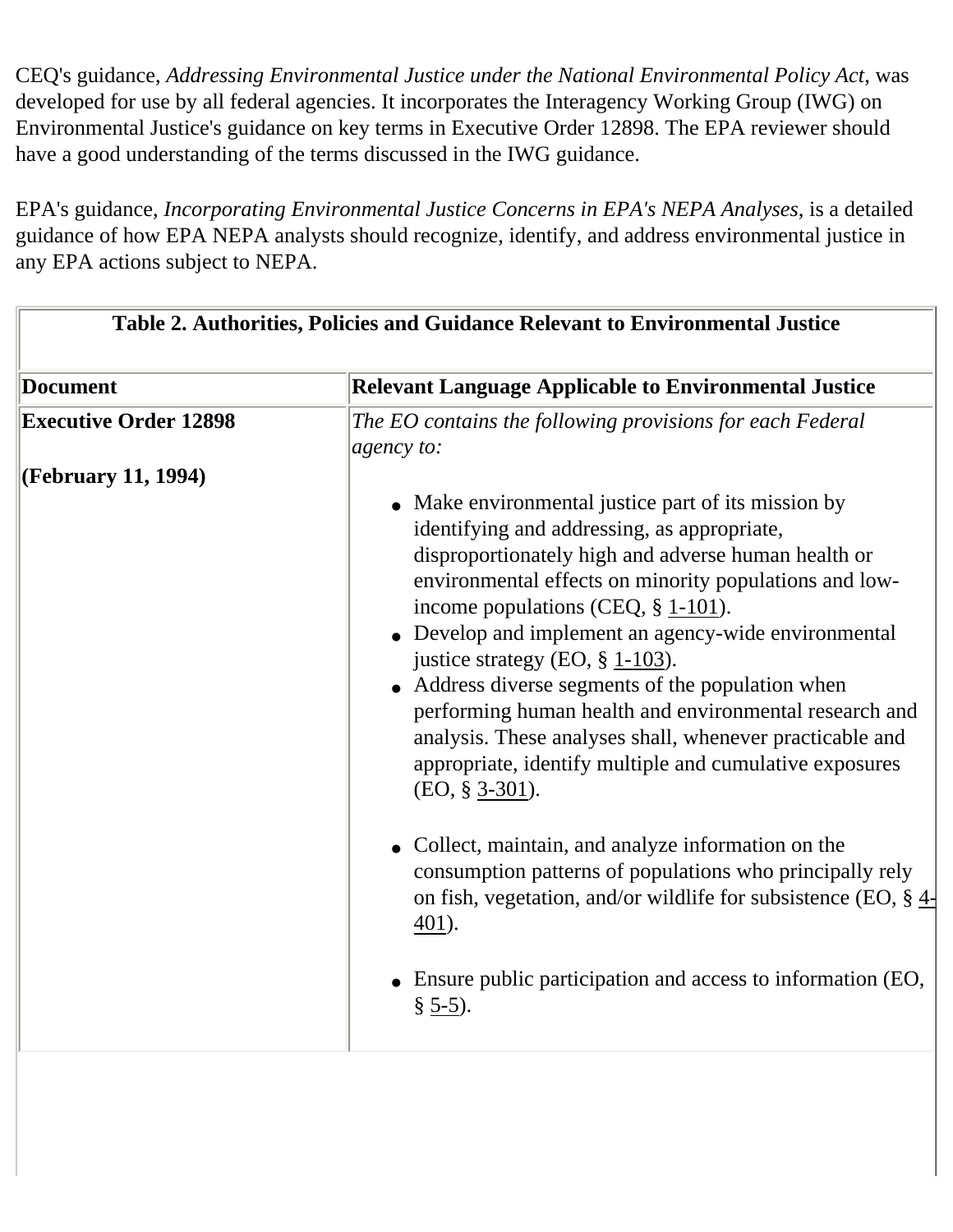| <b>Presidential Memorandum to</b><br><b>Executive Order 12898 (February</b><br>11, 1994) | The Presidential Memorandum (which accompanied Executive<br>Order 12898) emphasized the following provisions for each<br>Federal agency to:<br>• Analyze the environmental effects, including human<br>health, economic and social effects, of Federal actions,<br>including effects on minority communities and low-<br>income communities, when such analysis is required by<br>the National Environmental Policy Act of 1969 (NEPA, §<br>2.1.2; 42 U.S.C. § 4321 et seq.).<br>• To address, whenever feasible, significant and adverse<br>environmental effects of proposed Federal actions on<br>minority communities and low-income communities in<br>mitigation measures identified as part of a finding of no<br>significant impact (FONSI), an EIS, or a record of decision<br>$(ROD)$ .<br>• Provide opportunities for effective community<br>participation in the NEPA process, including consultation<br>with the affected population when identifying potential<br>effects, considering mitigation measures, or improving the<br>accessibility of public meetings, crucial documents, and<br>notices.<br>• Ensure that the involved agency has fully analyzed<br>environmental effects on minority communities and low-<br>income communities, including human health, social, and<br>economic effects when reviewing (§ 309 of the Clean Air<br>Act, 42 U.S.C. § 7609) environmental effects of other<br>Federal agencies' proposed actions. |
|------------------------------------------------------------------------------------------|-----------------------------------------------------------------------------------------------------------------------------------------------------------------------------------------------------------------------------------------------------------------------------------------------------------------------------------------------------------------------------------------------------------------------------------------------------------------------------------------------------------------------------------------------------------------------------------------------------------------------------------------------------------------------------------------------------------------------------------------------------------------------------------------------------------------------------------------------------------------------------------------------------------------------------------------------------------------------------------------------------------------------------------------------------------------------------------------------------------------------------------------------------------------------------------------------------------------------------------------------------------------------------------------------------------------------------------------------------------------------------------------------------------------------------------------------------------|
| NEPA<br>$ (42 \text{ U.S.C. } \S~4331(b))$                                               | The following goals make clear that attainment of environmental<br><i>justice is wholly consistent with the purposes of NEPA:</i><br>• To assure for all Americans safe, healthful, productive, and<br>aesthetically and culturally pleasing surroundings (42)<br>U.S.C. $\S$ 4331(b)(2)).<br>• To attain the widest range of beneficial uses of the<br>environment without degradation, risk to health or safety,<br>or other undesirable and unintended consequences (42<br>U.S.C. $\S$ 4331(b)(3)).<br>• To preserve important historic, cultural, and natural<br>aspects of our natural heritage, and maintain, wherever                                                                                                                                                                                                                                                                                                                                                                                                                                                                                                                                                                                                                                                                                                                                                                                                                              |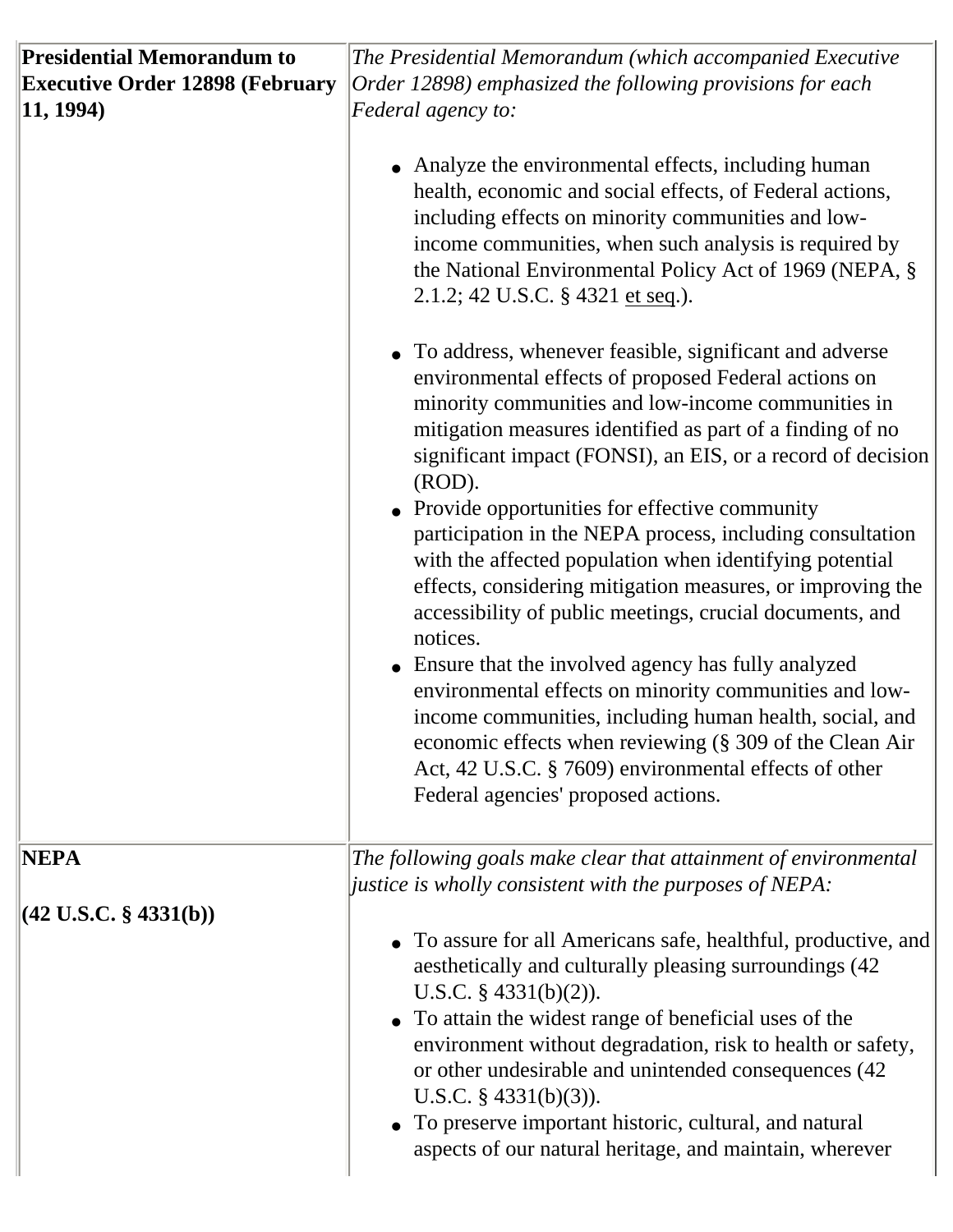|                                        | possible, an environment which supports diversity and<br>variety of individual choice (42 U.S.C.<br>$§$ 4331(b)(4)).<br>• To achieve a balance between population and resource use<br>which will permit high standards of living and a wide<br>sharing of life's amenities $(42 \text{ U.S.C. } § 4331(b)(5))$ .                                                                                                     |
|----------------------------------------|----------------------------------------------------------------------------------------------------------------------------------------------------------------------------------------------------------------------------------------------------------------------------------------------------------------------------------------------------------------------------------------------------------------------|
| <b>Clean Air Act Section 309</b>       | Section 309 of the Clean Air Act mandates that the EPA<br>Administrator "review and comment in writing on the                                                                                                                                                                                                                                                                                                        |
| $ (42 \text{ U.S.C. } \S~7609(a))$     | environmental impact of any matter relating to duties and<br>responsibilities of the Administrator contained in any (1)<br>legislation proposed by any Federal department or agency, (2)<br>newly authorized Federal projects for construction and any major<br>Federal action [subject to $$102(2)(C)$ of NEPA]and (3)<br>proposed regulations published by any department or agency of<br>the Federal Government." |
| Civil Rights Act, Title VI             | Title VI states that: "No person in the United States shall, on the<br>ground of race, color, or national origin, be excluded from                                                                                                                                                                                                                                                                                   |
| $(42 \text{ U.S.C. }$ \$ 2000d et seq. | participation in, be denied the benefits of, or be subjected to<br>discrimination under any program or activity receiving Federal<br>financial assistance."                                                                                                                                                                                                                                                          |
|                                        | While Title VI itself prohibits intentional discrimination, agency<br>implementing regulations may also prohibit unintentional<br>discriminatory effects.                                                                                                                                                                                                                                                            |

#### **APPENDIX B**

#### **LIST OF ENVIRONMENTAL JUSTICE CONTACTS**

#### **LIST OF ENVIRONMENTAL JUSTICE CONTACTS**

#### **USEPA Regional Environmental Justice Contacts**

## *Region 1*

Ronnie Harrington, EJ Coordinator (617) 918-1703

Betsy Higgins, EPA Environmental Review Coordinator (617)918-1051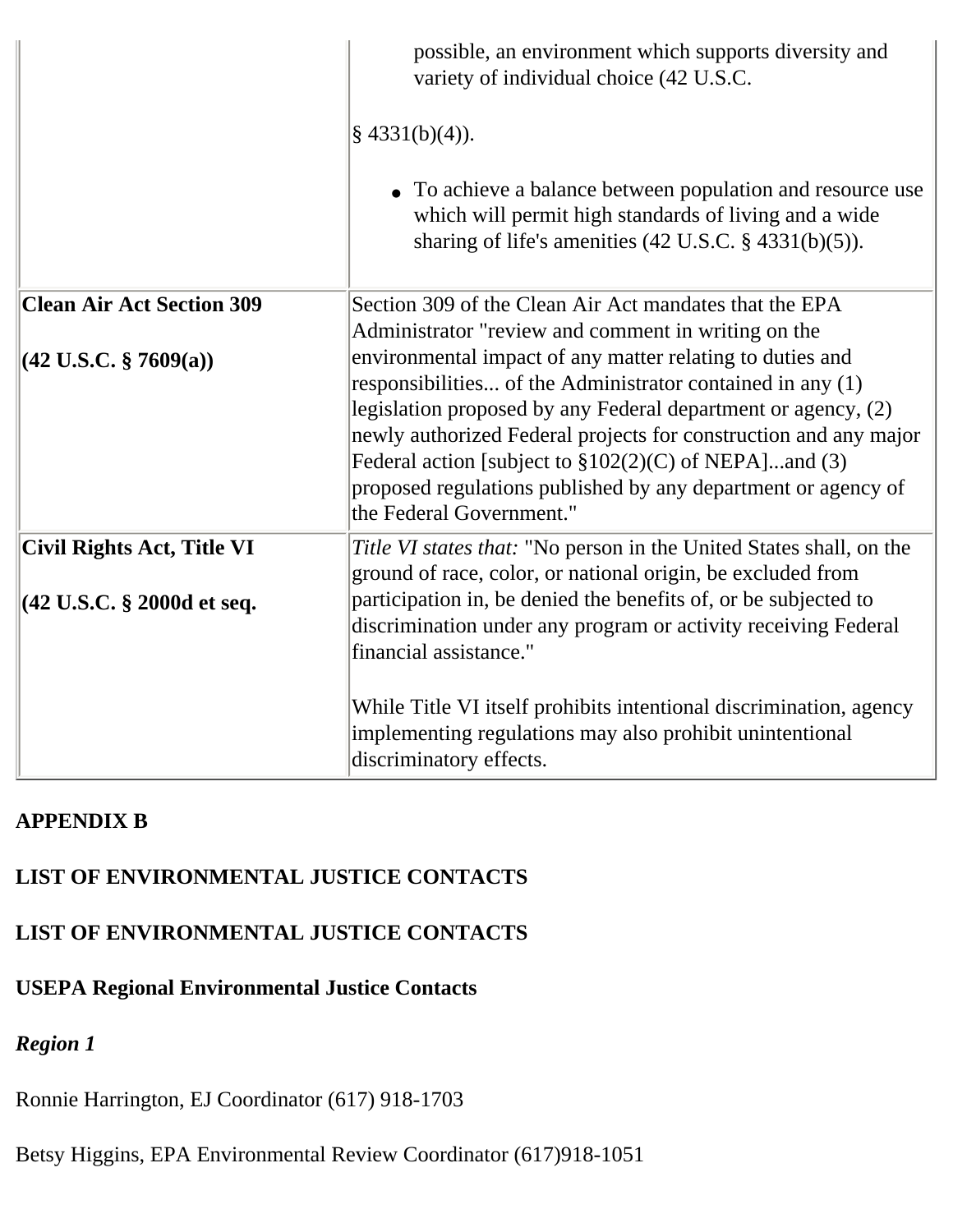James Sappier, Indian Program Coordinator (617) 918-1672

Roger Janson, NEPA Coordinator (617) 918-1621

#### *Region 2*

- Melva Hayden, EJ Coordinator (212) 637-5027
- Robert Hargrove, EPA Environmental Review and NEPA Coordinator (212) 637-3504
- Christine Yost, Indian Program Coordinator (212) 637-3564

## *Region 3*

- Reginald Harris, EJ Coordinator (215) 814-2988
- John Forren, EPA Environmental Review Coordinator (215) 814-2705
- Bill Hoffman, NEPA Coordinator (215) 814-2995

## *Region 4*

- Connie Raines, EJ Coordinator (404) 562-9671
- Heinz Mueller, EPA Environmental Review and NEPA Coordinator (404) 562-9611
- Mark Robertson, Indian Program Coordinator (404) 562-9639

## *Region 5*

- Karla Johnson, EJ Coordinator (312) 886-5993
- Shirley Mitchell, EPA Environmental Review Coordinator and NEPA (312) 886-9750
- Michele Fonte, Indian Program Coordinator (312) 886-2943

## *Region 6*

Shirley Augerson, EJ Coordinator (214) 665-7401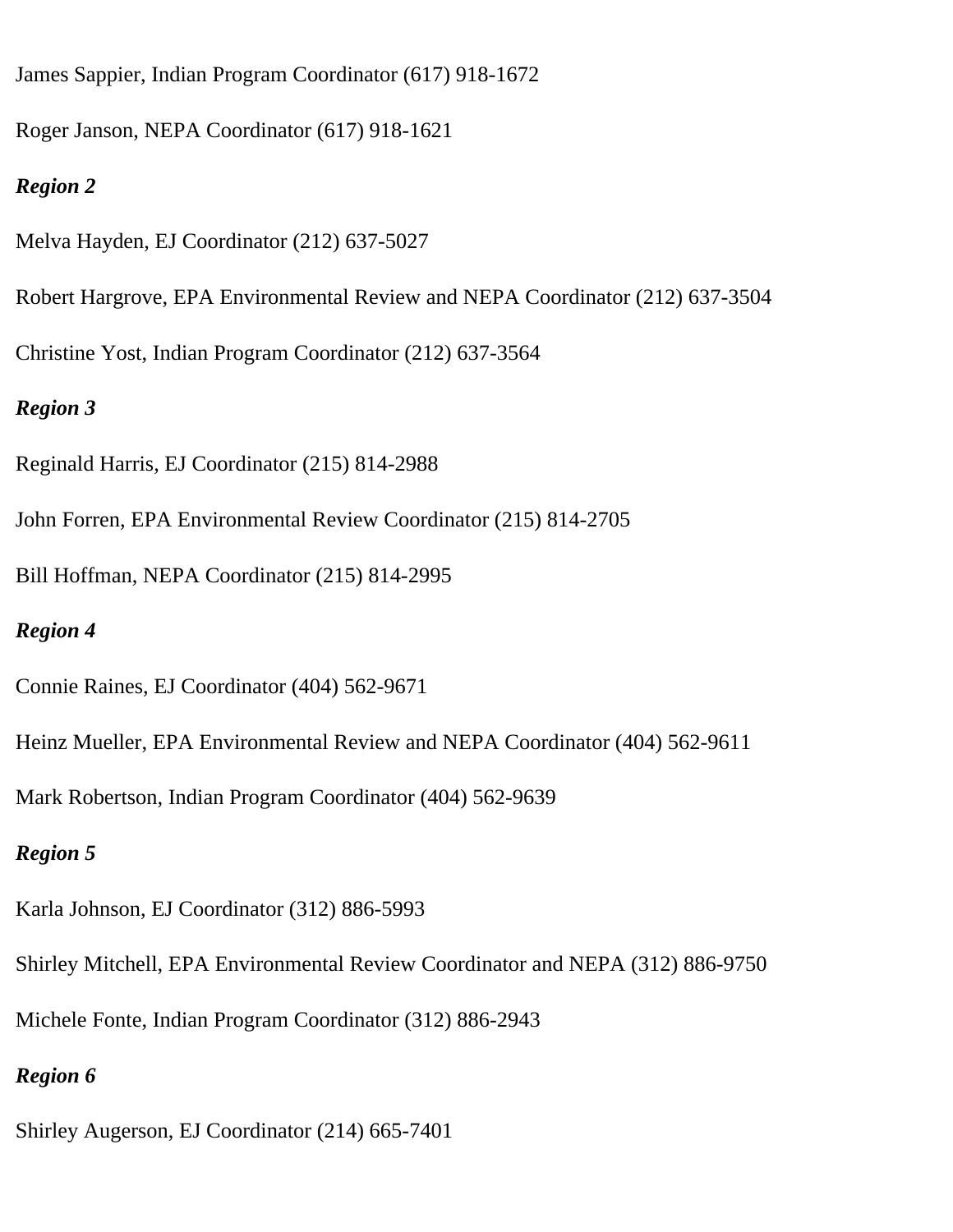Mike Jansky, EPA Environmental Review and NEPA Coordinator (214) 665-7451 Ellen Greeney, Indian Program Coordinator (214) 665-2200

#### *Region 7*

- Althea Moses, EJ Coordinator (913) 551-7649
- Joe Cothern, EPA Environmental Review / NEPA Coordinator (913) 551-7765
- Kim Olsen, Indian Program Coordinator (913) 551-7539

#### *Region 8*

- Elisabeth Evans, EJ Coordinator (303) 312-6053
- Cindy Cody, EPA Environmental Review and NEPA Coordinator (303) 312-6228
- Sadie Hoskie, Indian Program Coordinator (303) 312-6606

#### *Region 9*

- Karen Henry, EJ Coordinator (415) 744-1581
- Dave Farrel, EPA Environmental Review and NEPA Coordinator (415) 744-1584
- Clarence Tenley, Indian Program Coordinator (415) 744-1607

#### *Region 10*

- Joyce Crosson-Kelly, EJ Coordinator (206) 553-4029
- Rick Parkin, EPA Environmental Review and NEPA Coordinator (206) 553-8574
- Scot Sufficool, Indian Program Coordinator (206) 553-6220

#### **USEPA Headquarters Environmental Justice Contacts**

- Tony Hansen, AIEO (202) 260-8106
- Angela Chung, OA (202) 260-4724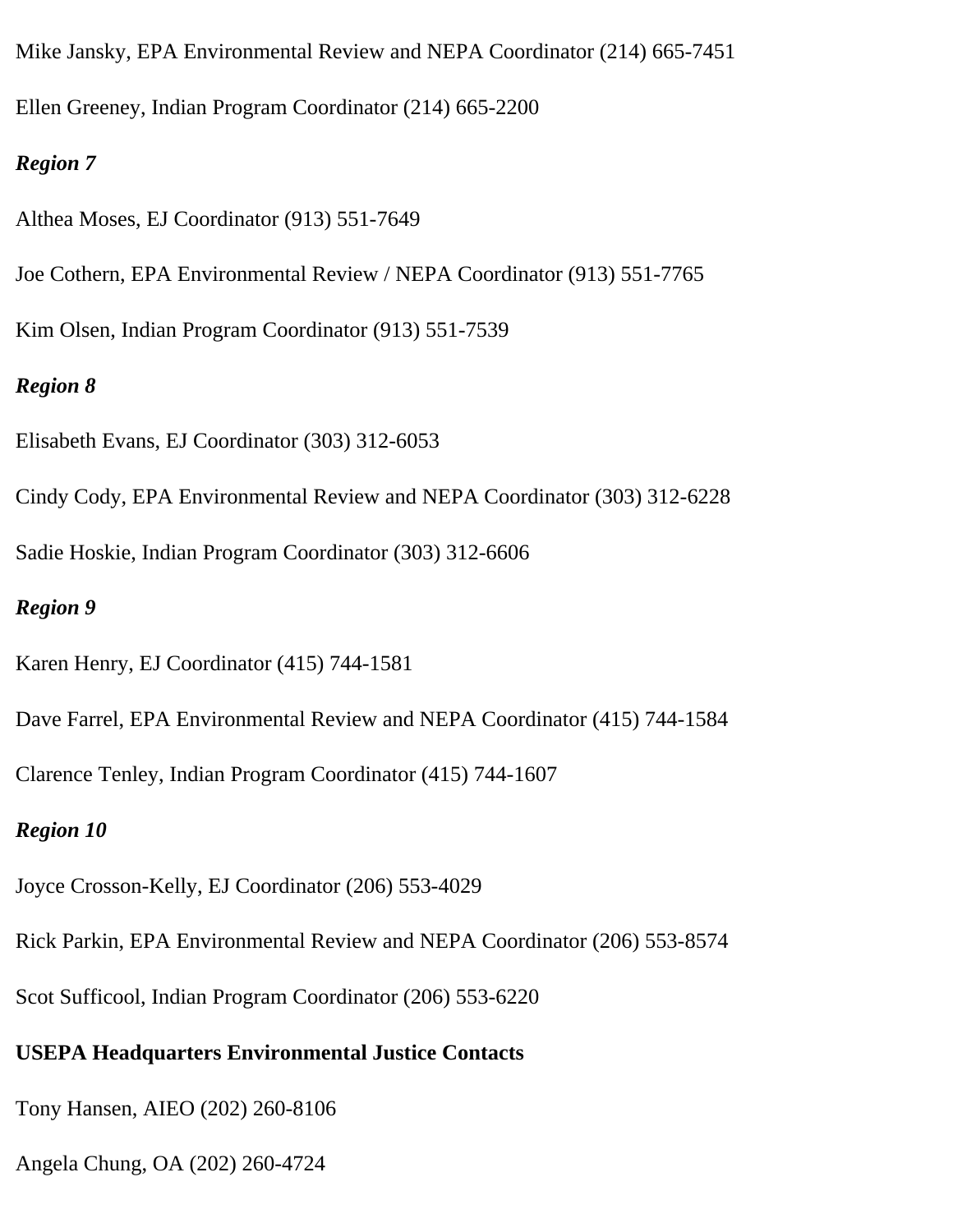- Will Wilson, OAR (202) 260-5574
- Carolyn Levine, OARM (202) 260-4895
- Doretta Reaves, OCEMR (202) 260-3534
- Mike Mathesen, OCR (919) 260-4587
- Robert Banks, OECA (202) 564-2672
- Mustafa Ali, OEJ (202) 564-2606
- Arthur Totten, OFA (202) 564-7164
- Jeff Keohane, OGC (202) 260-5314
- Wendy Graham, OIA (202) 564-6602
- Avis Robinson, OP (202) 260-9147
- Janice Bryant, OPPE (202) 260-2730
- Caren Rothstein, OPPTS (202) 260-0085
- Lawrence Martin, ORD (202) 564-6497
- Rochelle Kadish, ORO (202) 260-0579
- Rose Harvell, OSRE (202) 564-6056
- Kent Benjamin, OSWER (202) 260-2822
- Alice Walker,OW (202) 260-1919
- **U. S. Federal Agency Environmental Justice Contacts**
- *Council on Environmental Quality (CEQ)*
- Altemus, Michelle (202) 395-5750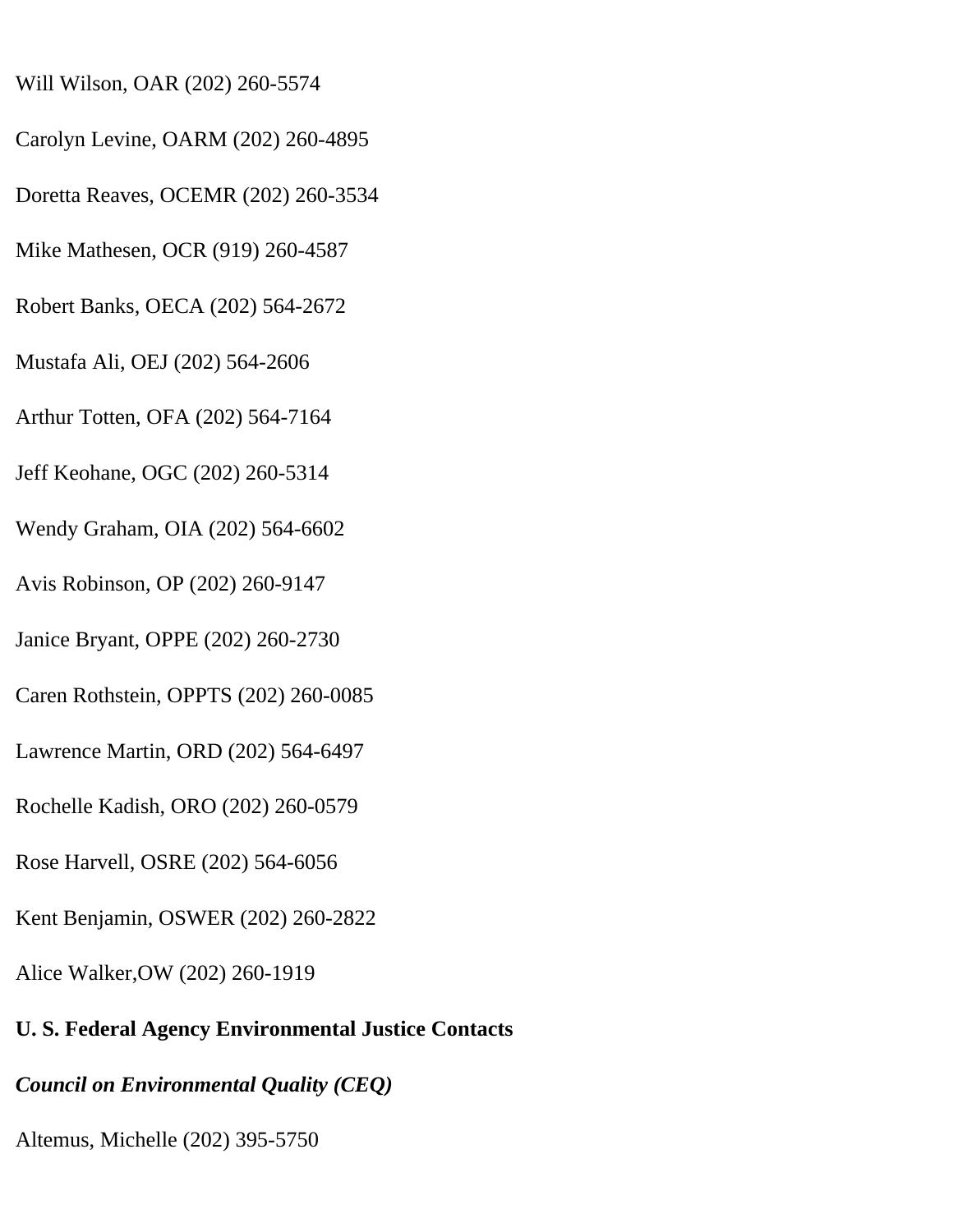e-mail: altemus\_m@al.eop.gov

## *Department of Commerce (DOC)*

John Phelan (202) 482-4115

e-mail:jphelan@doc.gov

## *Department of Energy (DOE*)

Georgia Johnson (202) 586-1593

e-mail: georgia.johnson@hq.doe.gov

## *Department of Defense (DOD*)

Len Richeson (703) 604-0518

e-mail: richeslh@acq.osd.mil

## *Department of Interior (DOI*)

Willie Taylor (202) 208-3891

e-mail: willie\_taylor@ios.doi.gov

## *Department of Justice (DOJ*)

Sylvia Liu (202) 305-0639

e-mail: sylvia.liu@justice.usdoj.gov

## *Department of Labor (DOL*)

Paul Richman (202) 219-6181

e-mail: prichman@dol.gov

*Department of Transportation (DOT*)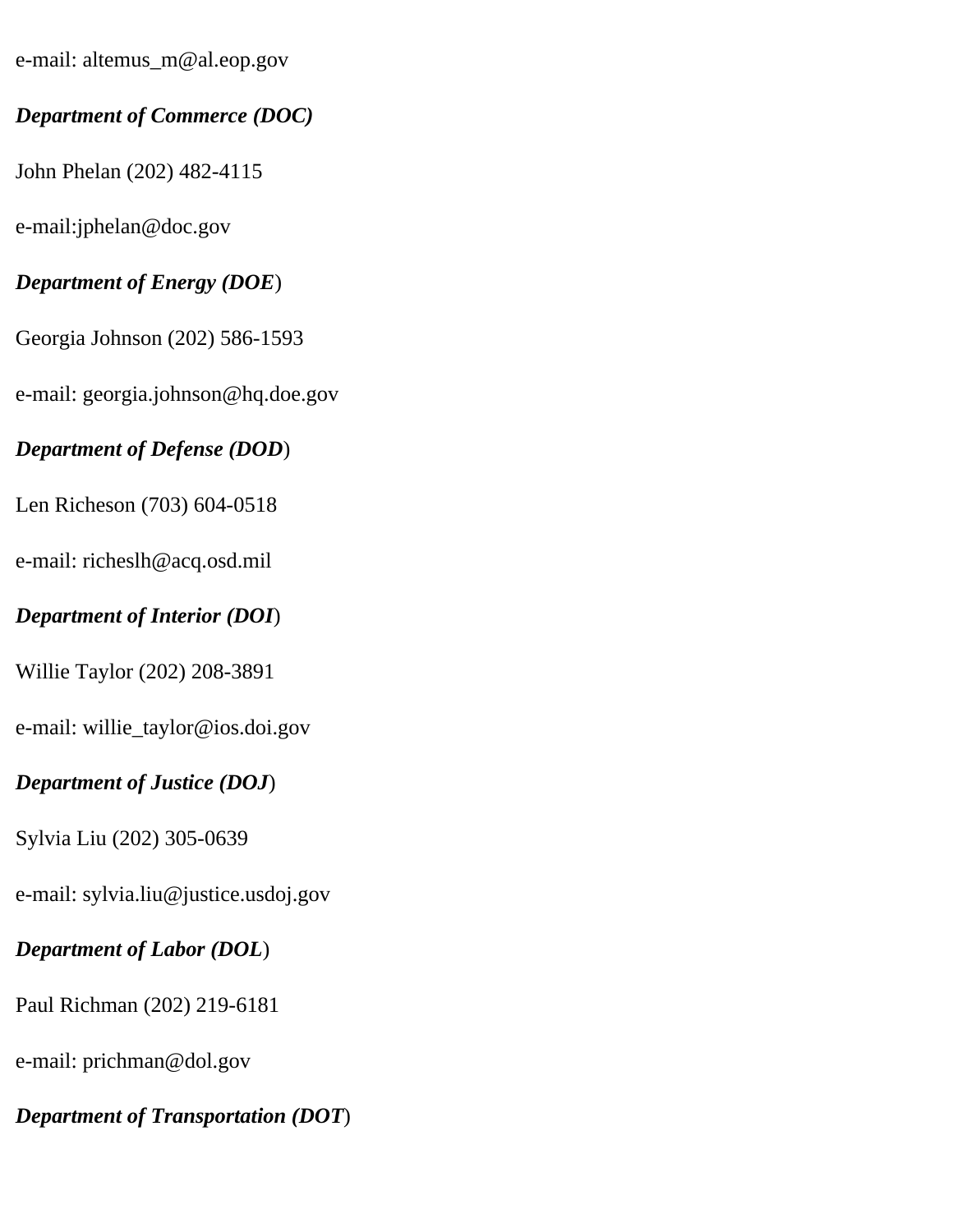Ira Laster (202) 366-4859

e-mail: ira.laster@ost.dot.gov

Marc Brenman (202) 366-1119

e-mail: marc.brenman@ost.dot.gov

*Federal Emergency Management Agency (FEMA*)

Calvin Byrd (202) 646-2686

e-mail: calvin.byrd@fema.gov

#### *Health and Human Services (HHS)*

LaSonya Hall (301) 496-3511

e-mail: hall2@niehs.nih.gov

#### *Department of Housing and Urban Development (HUD)*

Richard Broun (202) 708-0614 ex. 4439

e-mail: richard\_broun@hud.gov

#### *National Aeronautics and Space Administration (NASA)*

Olga Dominguez (202) 358-0230

e-mail: odomingu@.hq.nasa.gov

Ken Kumor (202) 358-1112

e-mail: kkumor@.hq.nasa.gov

#### *Nuclear Regulatory Commission (NRC*)

Rosetta Virgilio (301) 415-2307

e-mail: rov@nrc.gov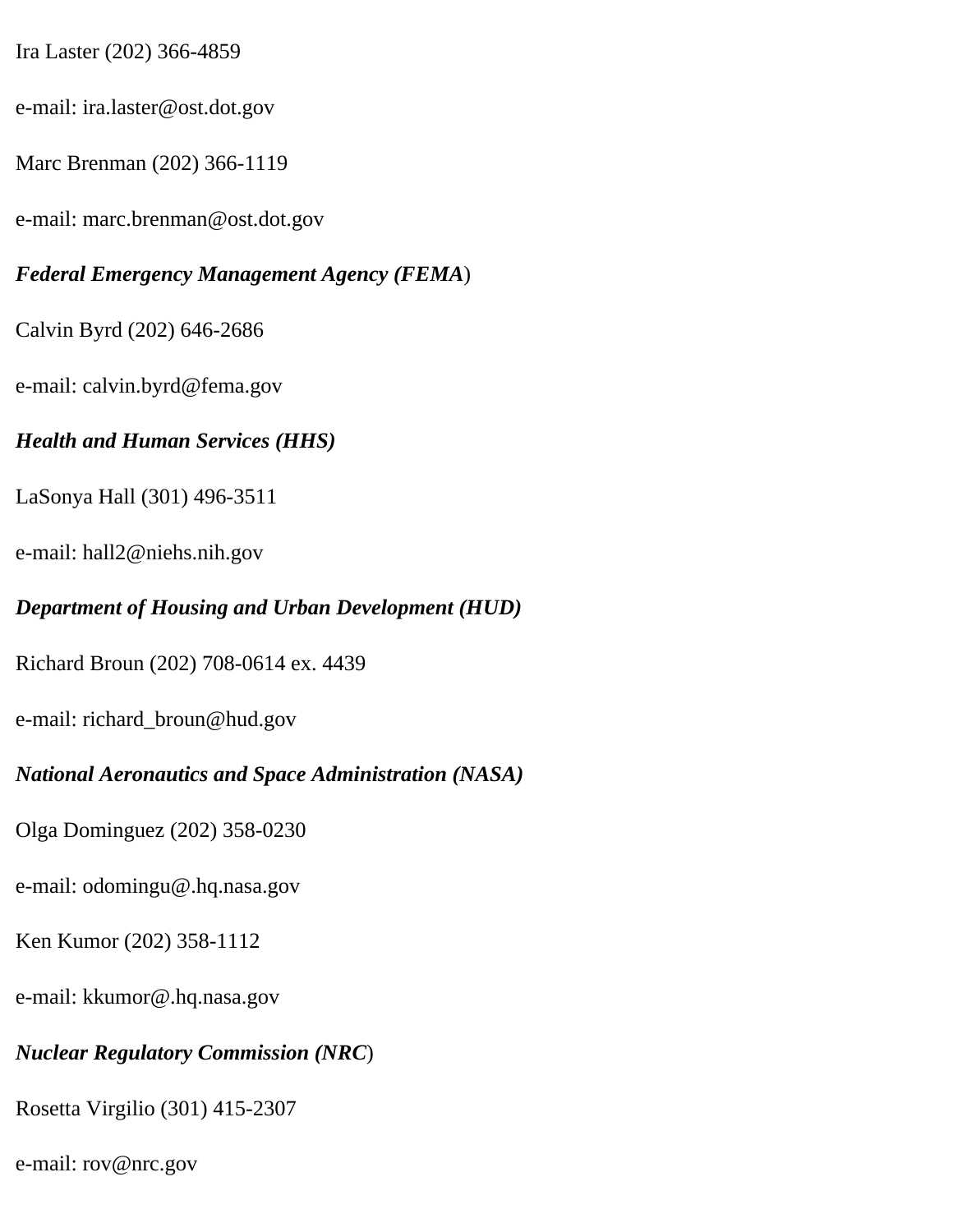#### *National Security Council (NSC)*

Susan Stroud (202) 606-5000 ex. 172

## *Office of Management and Budget (OMB)*

Carol Dennis (202) 395-4822

e-mail: dennis\_c@al.eop.gov

## *Office of Science and Technology Policy (OSTP)*

Fran Sharples (202) 456-6079

e-mail: fsharples@ostp.eop.gov

## *United States Department of Agriculture (USDA*)

Bertha Gillam (202) 205-1460

e-mail: berta.gillam@.usda.gov

## *United States Environmental Protection Agency (USEPA*)

Marty Halper (202) 564-2601

e-mail: halper.marty@.epa.gov

Robert Knox (202) 564-2604

e-mail: knox.robert@.epa.gov

Sylvia Lowrance (202) 564-2450

e-mail: lowrance.sylvia@.epa.gov

## **APPENDIX C**

# **REFERENCES/BIBLIOGRAPHY**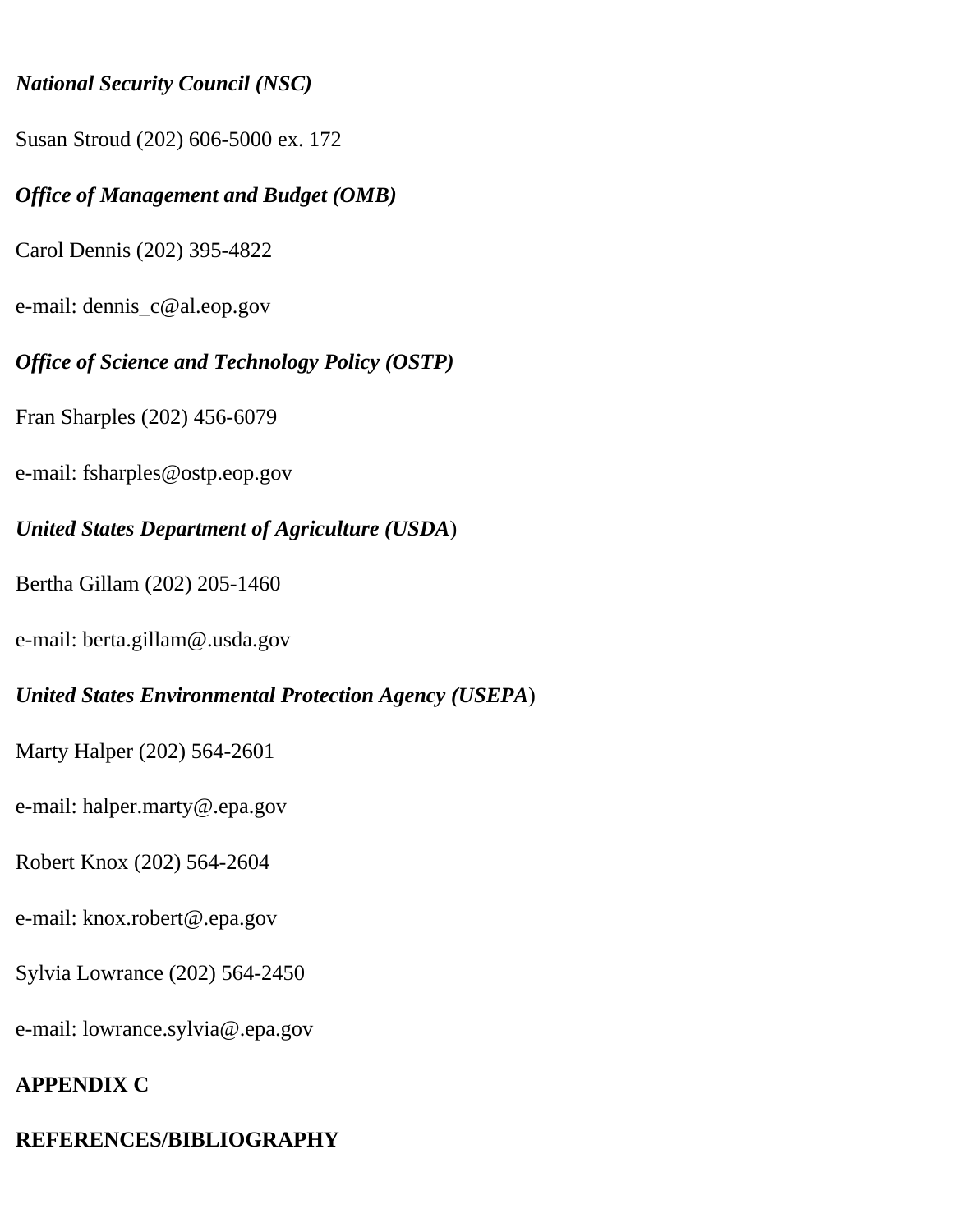#### **REFERENCES/BIBLIOGRAPHY**

Anderson, F.R. 1973. *NEPA In the Courts: A Legal Analysis of the National Environmental Policy Act.*  Resources for the Future: Washington, D.C. 324pp.

Bryan, Hobson. 1984. *A guide to social analysis--U.S. Forest Service training manual*. Washington, D.C.: U.S.D.A. Forest Service, Office of Environmental Coordination.

Council on Environmental Quality. January 1997. Considering Cumulative Effects Under the National Environmental Policy Act.

Council on Environmental Quality. December 10, 1997. Environmental Justice Guidance under the National Environmental Policy Act (NEPA).

Enk, G.A. 1973. *Beyond NEPA: Criteria for Environmental Impact Review.* The Institute on Man and Science: Rensselaerville, New York. 140pp.

Environmental Justice Resource Center. *People of Color Environmental Groups: 1994-1995 Directory.*  Prepared by Robert D. Bullard, Clark Atlanta University, Atlanta, Georgia.

Executive Order 12898 on Federal Actions to Address Environmental Justice in Minority Populations and Low-Income Populations with accompanying Memorandum for the Heads of All Departments and Agencies. February 11, 1994.

Executive Order 13007 on Indian Sacred Sites. May 24, 1996.

Interorganizational Committee on Guidelines and Principles for Social Impact Assessment. 1993. *Guidelines and Principles for Social Impact Assessment*. Belhaven: International Association for Impact Assessment.

The National Environmental Policy Act of 1969 as amended. 42 U.S.C. 4321-4347. January 1, 1970.

Ross, Heather E. 1994. Using NEPA in the Fight for Environmental Justice. William and Mary Journal of Environmental Law. Volume 18:285.

United Church of Christ, Commission for Racial Justice. 1987. *Toxic Wastes and Race in the United States*. New York: Public Data Access, Inc.

U.S. Environmental Protection Agency. April 1998. *Final Guidance for Incorporating Environmental Justice Concerns in EPA's NEPA Compliance Analysis.* Washington, D.C.: U.S. EPA, Office of Federal Activities.